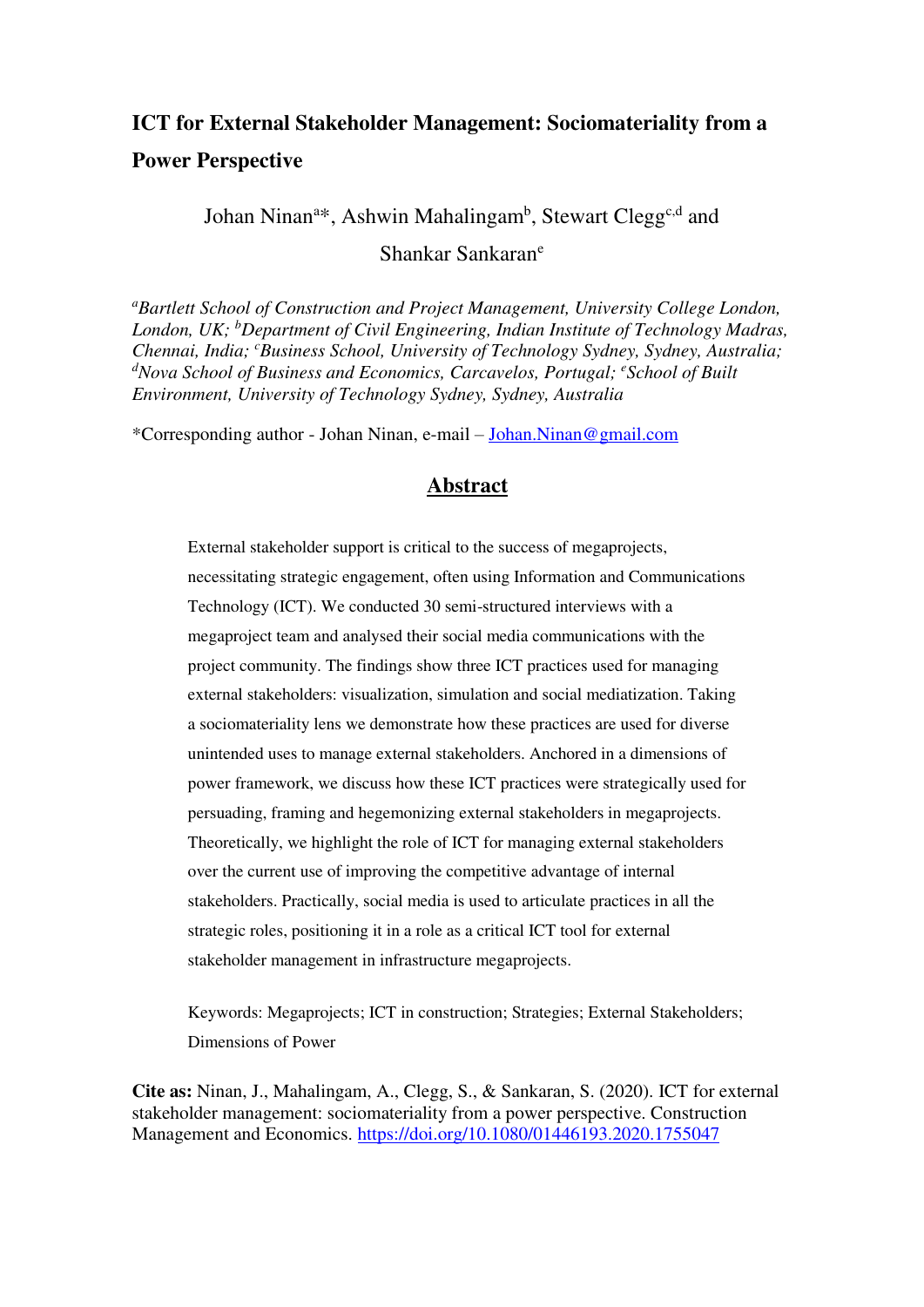#### **Introduction**

Megaprojects are a different breed of projects compared to conventional projects because of their peculiar qualitative characteristics represented by the 6Cs: they are Colossal, Captivating, Complex, Controversial, Costly, and laden with Control issues (Frick, 2008). Quantitatively, megaprojects are defined as projects that cost more than one billion USD (Flyvbjerg, 2014). The history of these megaprojects provides a litany of poor performance in terms of budget and duration projections (Flyvbjerg et al., 2003), as their specific characteristics pose multiple risks for issues in one area that can cascade into others and escalate as significant failures (Little, 2011).

One of the significant issues likely to prove problematic is the challenge of managing multiple stakeholders, something exacerbated when the stakeholders are located externally to the megaproject, rather than being internal representatives with contractual commitments. External stakeholders, such as existing landowners, utilities and the community surrounding the project site, are not bound by contractual instruments and operate across highly permeable boundaries (Mahalingam & Ninan, 2019) but typically do not have representation in megaproject decision-making. Nonetheless, their consent is often necessary if the megaproject is to unfold without resistance and friction, especially when complexity is aggravated because the project team is dependent on external stakeholders for project completion, often in the absence of any reciprocal dependence. Such dependency can lead to external stakeholders demanding compensation in return for cooperation (Giezen, 2012) or refusing to cooperate by resisting publicly (Lehtonen, 2019; van den Ende & van Marrewijk, 2019). Complying with external demands can lead to scope creep, goal displacement, escalation of commitment and campaigns of active civil disobedience and resistance (Ninan et al., 2019; Jordhus-Lier, 2015), factors frequently cited as causes for under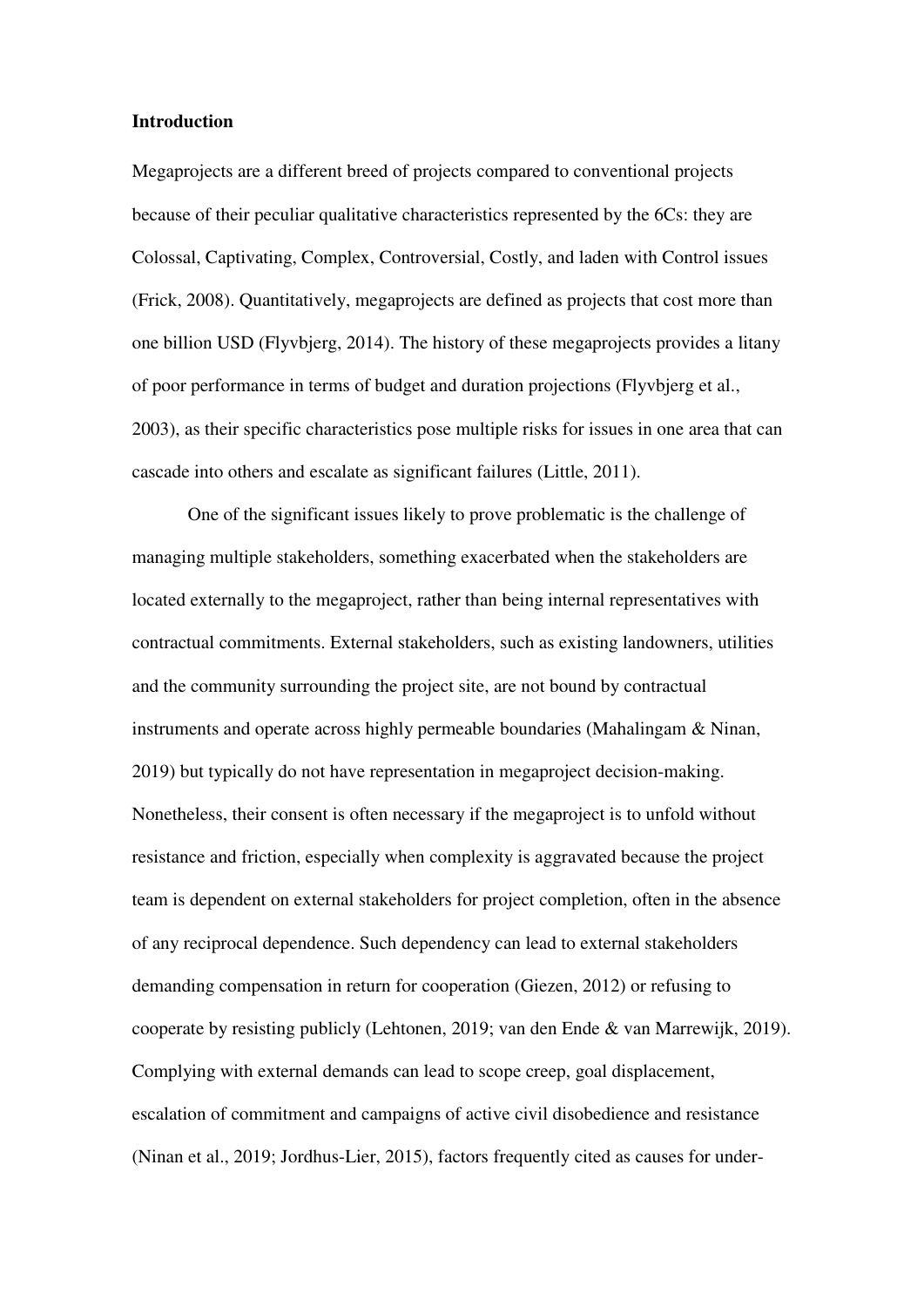performance in megaprojects (Gil, 2015). In the absence of governance mechanisms such as mutually agreed contracts or conformance to a set of standards, project teams must endeavour to manage these external stakeholders strategically (Ninan et al., 2019). The literature on external stakeholder management discusses the use of Information and Communication Technology (ICT) for engaging with stakeholders (Walker et al., 2008; Atkin & Skitmore, 2008). However, ICT has multiple implications and can be used for different purposes in different contexts as explored in the sociomateriality of ICT (Leonardi & Barley, 2010). This nuanced view of ICTs as being used for different strategic purposes has currently not been explored sufficiently in the context of managing external stakeholders. These different strategic purposes of ICT can be understood from an organizational power theoretical perspective because power can help make sense of strategic action (Hardy, 1996); in a formulation, one might say that "Strategy = Knowledge + Capability (or the power) to accomplish things" (Clegg et al., 2020). Thus, this research seeks to explore the diverse strategic uses of ICT as a capability for using different forms of knowledge to manage external stakeholders by seeing sociomateriality from a power perspective. To do so, we first introduce research on ICT in the construction industry before relating strategic action to the multidimensionality of power premised on the dimensions of power framework (Lukes, 2005). We then use a case study of a metro-rail megaproject in India to understand the ways in which ICTs were used to manage external stakeholders. We conclude by developing a framework to explain the strategic use of ICTs for managing external stakeholders based on the dimensions of power framework.

#### **ICT in the Construction Industry**

The use of ICT in construction integrates computing technology and information processing in the construction process (El-Ghandour & Al-Hussein, 2004). Rather than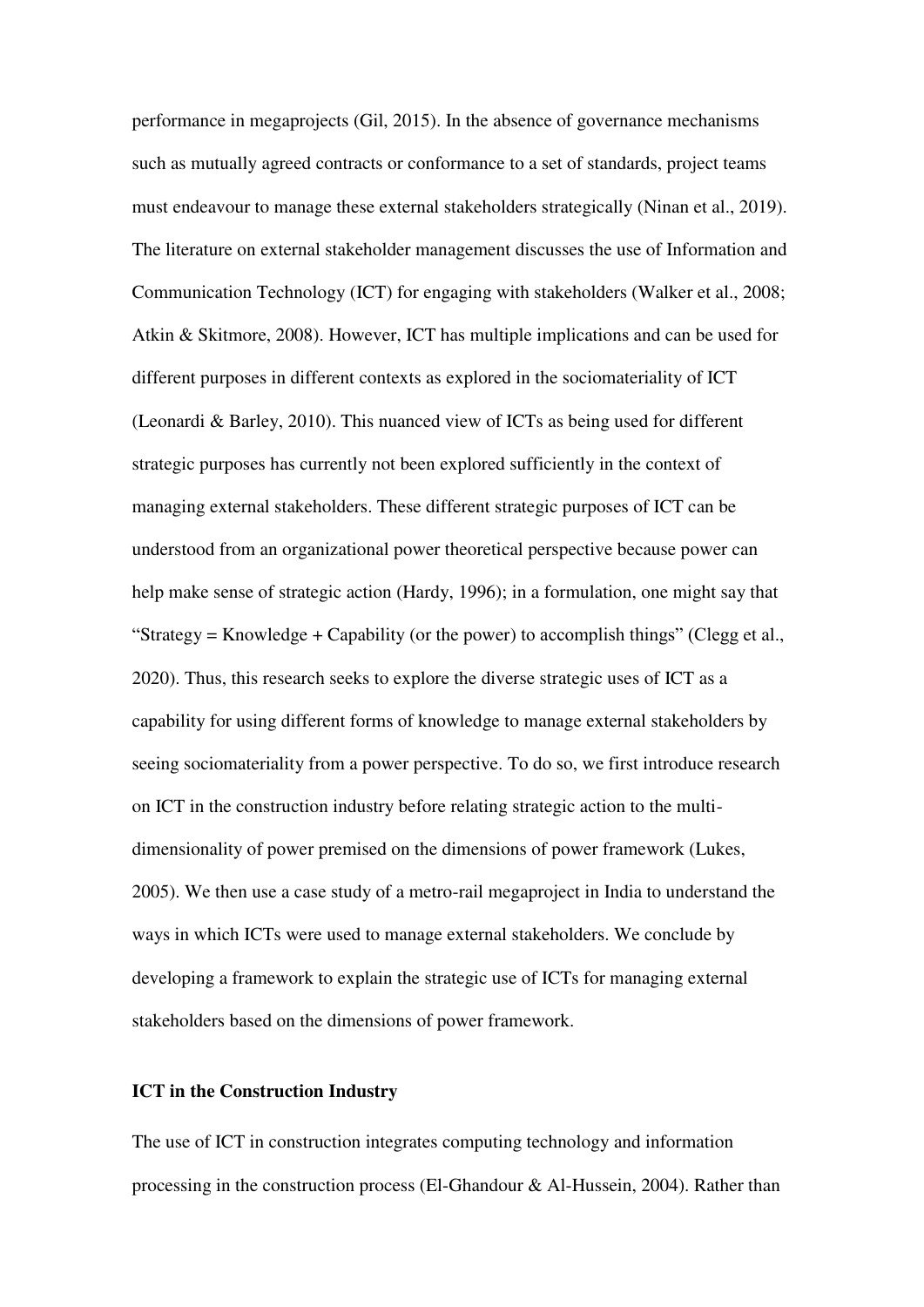being a single technology, ICT is an umbrella term which refers to a wide range of technology applications used to address diverse issues in the industry via the communication of information (Nandyala & Kim, 2016). ICT applications in the construction industry, originally started from word processing, moved to Internet communications, coordination and cost control (Oladapo, 2007) and have expanded to the use of Radio Frequency Identification (RFID), Building Information Modelling (BIM), Mobile computing, and Augmented Reality (AR) (Alsafouri & Ayer, 2018). ICT also includes computing technology employed in decision making by considering different parameters such as cost implications, strategic preferences, etc. (Arashpour et al., 2018). In spite of the many advantages of ICT implementation, such as enhancing the ability to enhance productivity by automating work practices and making decisions using automated information search, the construction industry has been criticized for insufficient and slow adoption of ICT over recent decades, compared to other industries (Hosseini et al., 2013).

Perceived operational barriers to ICT adoption include the fragmented nature of the industry, limited budgets for ICT investments, lack of support from management, lack of commitment from other project participants, low user acceptance as well as employee learning issues (Taylor & Levitt, 2007). In addition to the operational efficiencies that ICT is expected to enable during the construction phase, the literature also emphasizes the strategic role ICTs can play in achieving organization goals. For instance, ICT in the form of simulations is used in participatory modelling (PM) for engaging with external stakeholders (Hedelin et al., 2017). Such an interactive and iterative process has been used to solve wicked problems through joint decision making with those negatively affected (Davies et al., 2015). Evers et al. (2016) note the use of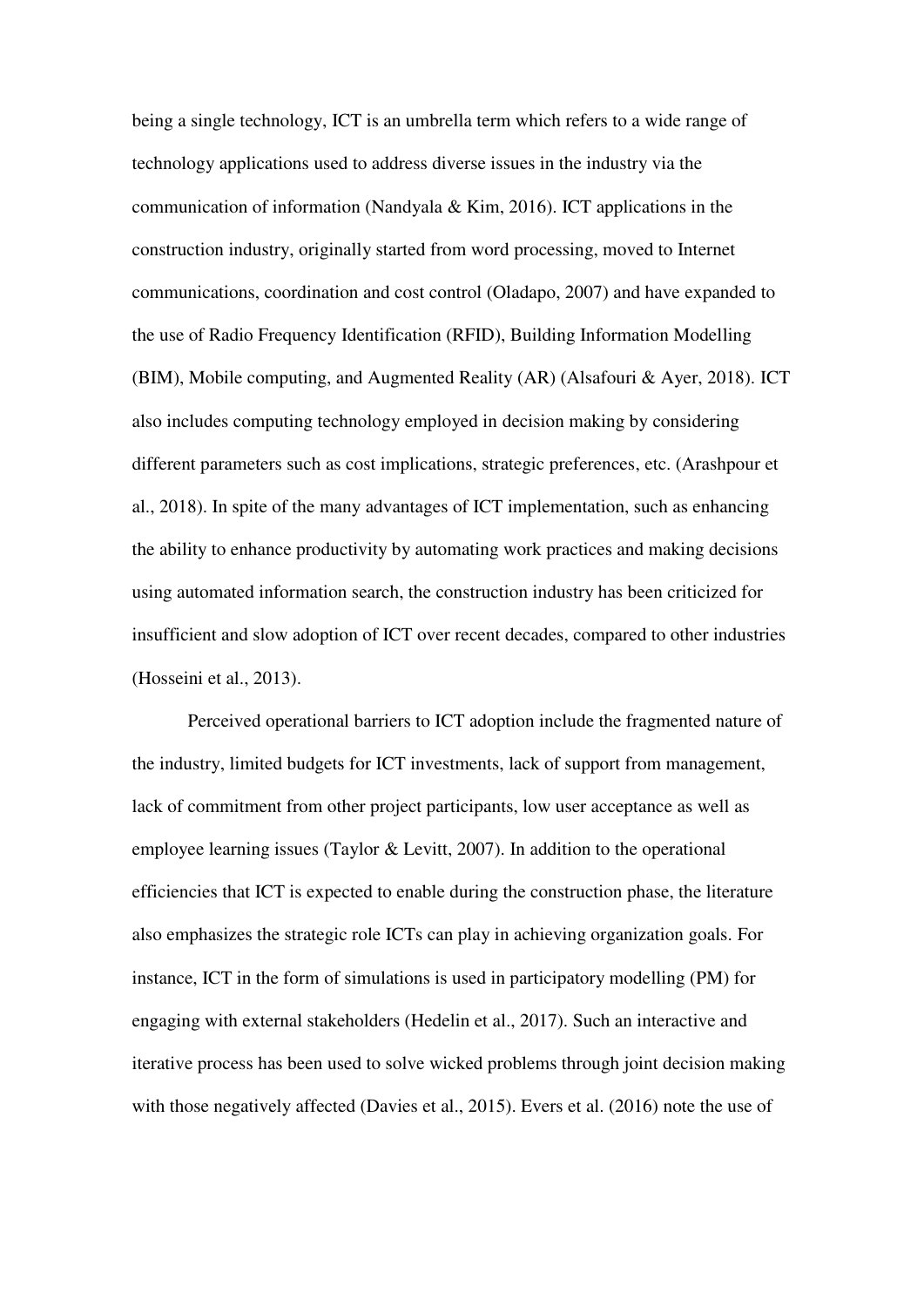such participatory modelling in flood risk management through the use of maps presented in Google Earth.

The use of ICT in construction fosters trust, transparency, interest and thereby acceptance of measures proposed by the participating stakeholders, according to Gooch and Huitema (2008) while, according to Nitithamyong & Skibniewski (2006), ICT enabled strategies can improve the competitive advantage of the contractor, thereby attracting more sophisticated clients and enhancing the organization's image. Walker et al. (2008) noted how ICT is used strategically to visualize external stakeholders, understand their influence and create stakeholder maps. Such clear pictures of stakeholder influence patterns have been seen to contribute to reducing the chances of project failure (Atkin & Skitmore, 2008). Specifically studying the role of 4D Computer Aided Design (CAD) in communicating construction plans to the client, Mahalingam et al. (2010) showed how it helped project participants to visualize the schedule, make suggestions and approve or disapprove design features. Building Information Modelling (BIM), used opportunistically by clients with more technical knowledge, compared to contractors and suppliers, creates reverse information asymmetry according to Forsythe et al. (2015).

While ICTs have been shown to be used to engage external stakeholders in the construction industry, analysis of the role of ICT in engaging with these stakeholders as well as inquiry into how they have an impact on the project requires more understanding in terms of when and how ICT is used. In this context, Orlikowski  $\&$ Iacono (2001) suggested that management scholars should seriously consider the effects, context and capabilities of  $ICT - a$  sociomateriality perspective that we now turn to.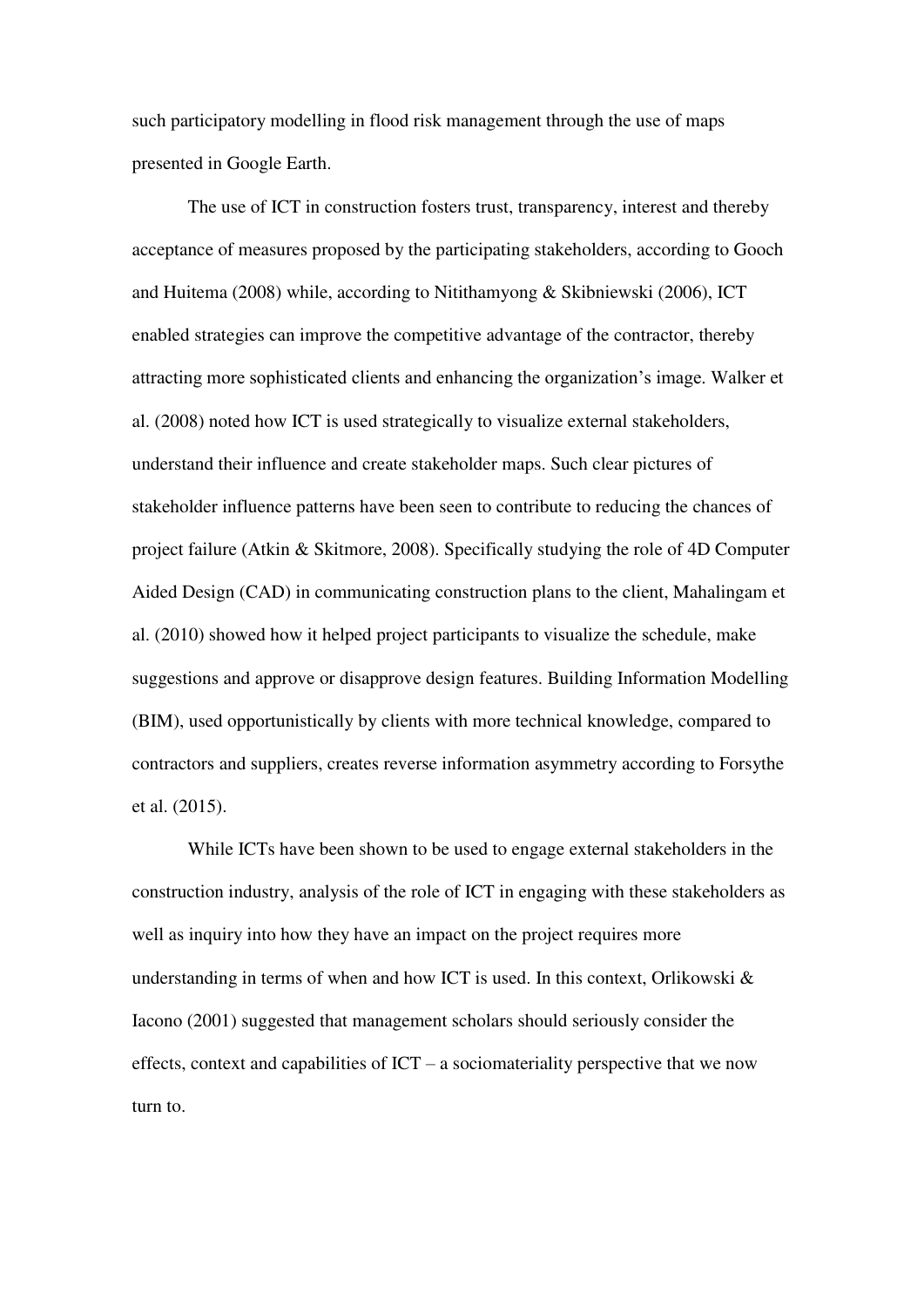#### **Sociomateriality and ICT**

Styhre (2017) claims that the construction management research community needs to adopt perspectives such as sociomateriality that are influential in the broader management domain. Defining sociomateriality, Orlikowski (2010) highlighted three perspectives on organizing interactions between people and technology in management research. She called the first perspective 'absent presence' where technology is unacknowledged by organizational researchers and thereby not part of their study, a situation that Barad (2003) had earlier remarked on in the following terms – that for organizational studies 'the only thing that does not seem to matter anymore is *matter*.' In the second perspective discussed by Orlikowski (2010), technology is regarded in organizationally familiar terms as an 'exogenous force', a powerful driver having determinate impacts on organizational life. Technology is seen as 'hardware' separate from agencies but having a direct impact on human behaviour in terms of their autonomous, context-less, predictable and stable materialities. Considering the situated nature of technology, Orlikowski (2010) highlights a third perspective on materialities as 'emergent process', in which technology is positioned as a product of ongoing interactions of human choices, actions, social histories and institutional contexts. The social and material are entangled in multiple and dynamic ways in everyday life, a perspective that shifts from abstract and general understanding of technology to one grounded in the ways in which people engage with historical and social contexts.

The social construction of technology and its effects was advanced by Barley (1986) in his study of the implementation of Computed Tomography (CT) scanning technology in two different hospitals. He observed that different users engage differently with the same technology rather than the technology having determinate effects. Similarly, Leonardi & Barley (2008) noted how technologies are used is a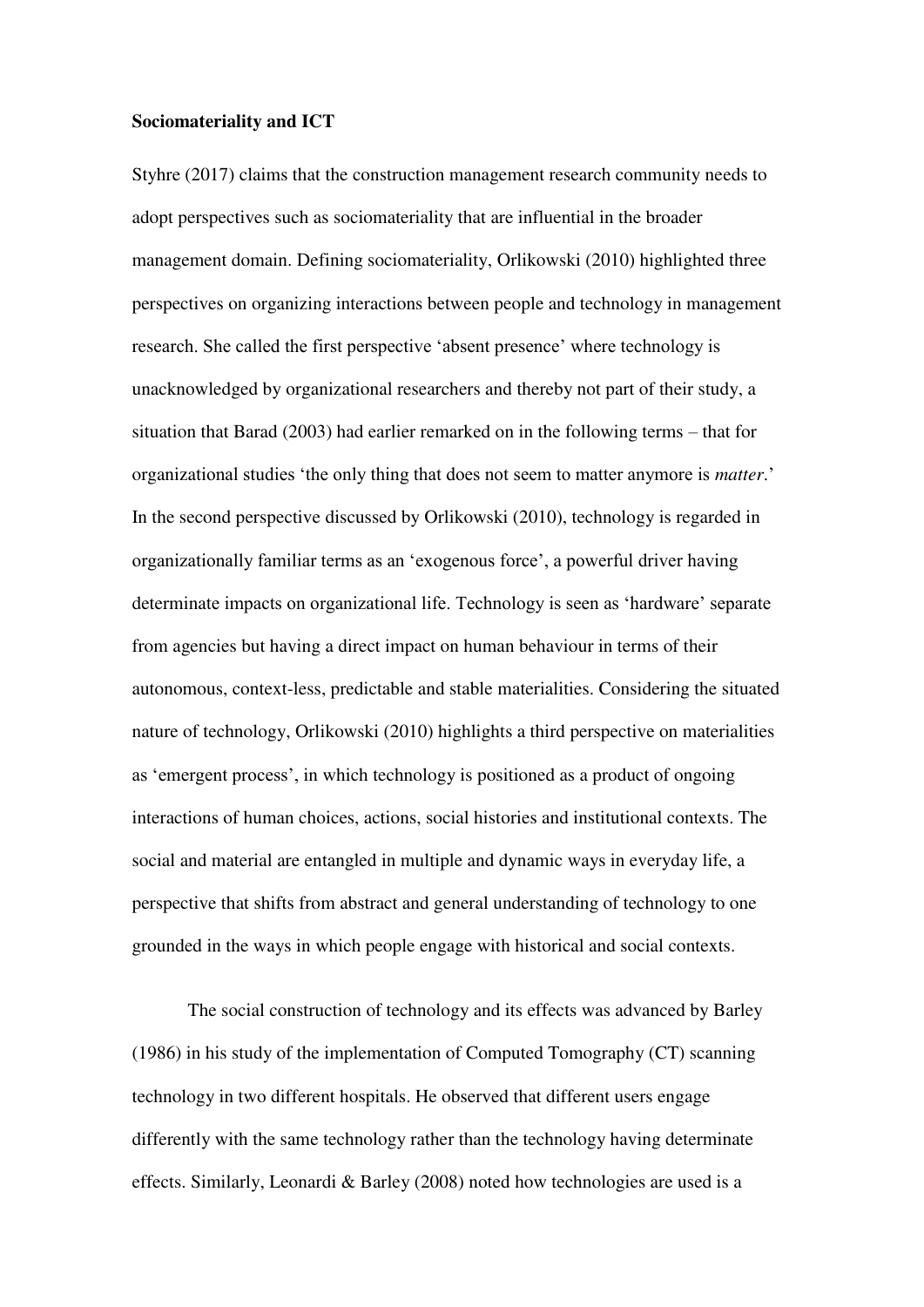product of negotiations, human agency and personal interest. Highlighting the contextual use of technology, Orlikowski and Iacono (2011) drew on the example of 'being on the internet' as differing for users in China from users in the United States, confirming that the social and technological are both ontologically inseparable (Orlikowski & Scott, 2008) and entangled as a sociomaterial assemblage (Wagner et al., 2011) of users and technology. Such sociomaterial entanglement frames the meaning of the material in everyday practice (Suchman, 2007), producing intended as well as unintended outcomes in practices both prescribed and imagined otherwise (Orlikowski & Scott, 2008) through exploiting affordances (Leonardi & Vaast, 2017). Diverse social and cultural studies (Lamprou et al., 2014) stress that the same technologies can be recontextualized differently in practice. Thus, identical ICT technologies can trigger different dynamics and outcomes, depending on the intricacies of the social context (Leonardi & Barley, 2010) in which they operate.

Collinge (2018) highlights how artefacts such as drawings, digital imagery, physical objects, etc., can be used as resources critically affecting stakeholder engagement. If technologies are neither neutral affordances nor determinant of predictable outcomes, then we must attend to the contextual realities of the situations in which they are deployed. From a sociological perspective, the defining quality of contextual reality is the power relations inscribed therein: it is these that articulate, frame and dominate action expressed in the entanglements of humans, technologies and other materialities (Clegg, 1989). Power relations can be viewed from many diverse perspectives; it is to an influential expression of these that we turn next, which is particularly salient for analysis of the multiple and emergent uses of ICT when managing external stakeholders in megaprojects. In order to understand the diverse recontextualizations of ICT, understood as a "*specialist application of Information*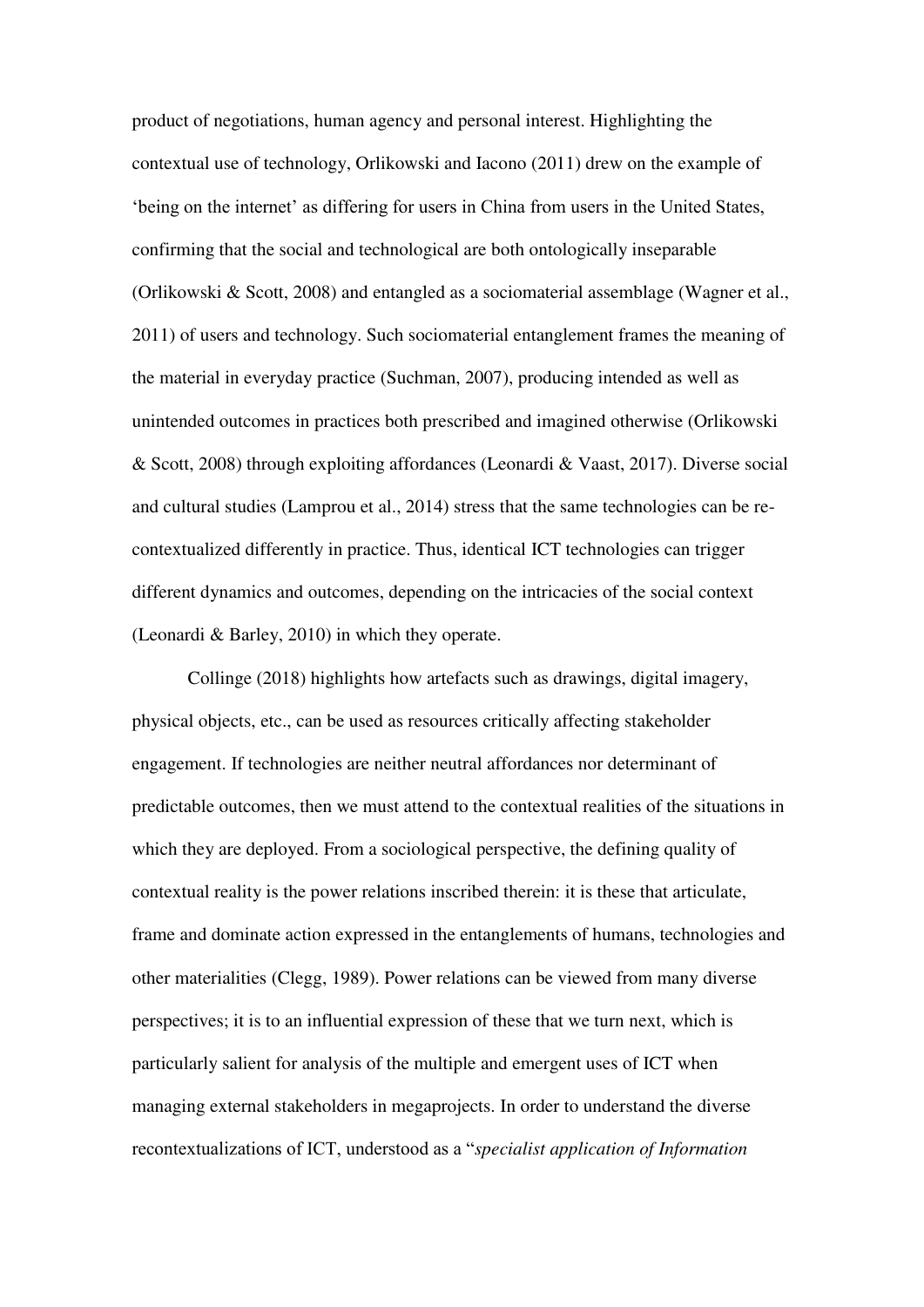*Technology that has some aspect of communication*" in it (Designingbuildings.co.uk, 2017), along with the intended and unintended outcomes (Orlikowski, 2008) that emerge from its strategic use, we turn to the dimensions of power framework (Lukes, 1974; 2005). Such a dimensions of power framework can be used to make sense of different strategic actions (Hardy, 1996) employed in external stakeholder management.

#### **Dimensions of Power**

Power, oddly, is often neglected in the governance literature (Arts & Tatenhove, 2004); we say oddly because, of course, to govern is to yield power whether done so in public or private interests. One of the most influential early social science definitions of power was provided by Max Weber who sees it as "*the probability that one actor within a social relationship would be in a position to carry out his own will despite resistance*" (Weber, 1947). Based on this definition, we can begin to explore the capacity of ICT as a materiality and medium for 'carrying out the will' of the construction project team in relation to the demands of external stakeholders. Of course, if power were only a matter of will being paramount, it would be relatively simple to research it through episodes of concrete decision-making (Dahl, 1961). However, the prevalence of mobilizations of bias, of issues and non-issues, leading not only to decision-making but also nondecision-making (Bachrach & Baratz, 1962) make the empirical observation of 'will' problematic.

Lukes (1974; 2005) famously devised a three dimensional 'radical' framework for analysis of the 'essentially contested' (Lukes, 2005) concept of power. With regard to power's conceptual contestation in the literature, Haugaard (2010) argues that various expressions display 'family resemblances.' They are related concepts of power, for which there is no single best definition as the definition changes, depending upon the context in which it is applied. Thus, the concept of power encompasses a broad set of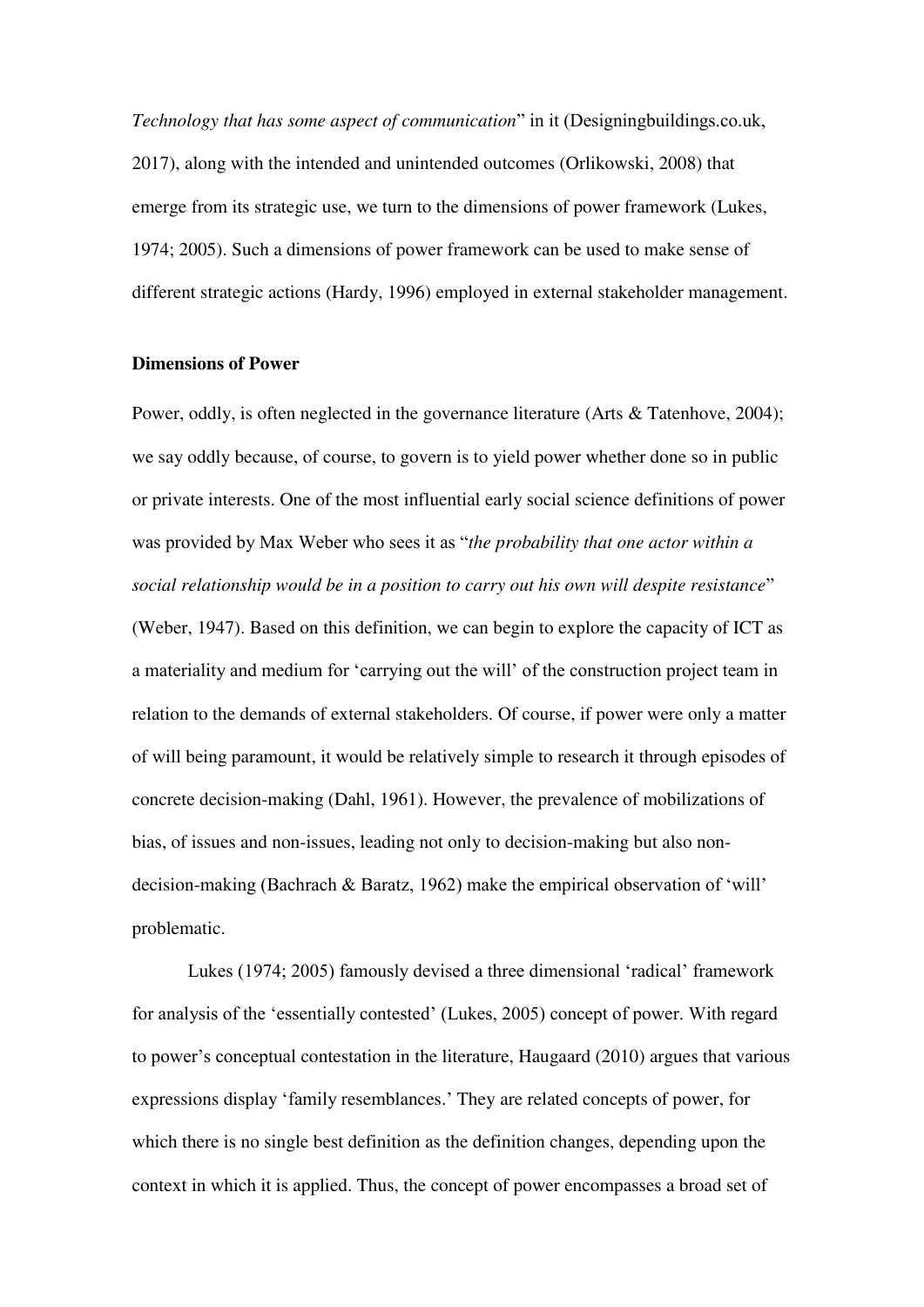definitions. In the past, several major attempts to map the different forms of power have been made (Lukes, 1974; 2005; Clegg, 1989; Fleming & Spicer, 2014). A common distinction is between power's overt exercise and that which is covert. Overt power involves the direct exercise of power and we can observe this easily when one agency manages to make some other agency do as it wills. Covert power, however, cannot be so easily observed as it is condensed in enduring institutional structures (Clegg, 1989).

Lukes' first dimension of power – overt power – involves the direct mobilization of will, which builds upon Dahl's (1957) concept of power as providing 'one with the ability to make another do something they would not otherwise do.' The execution of this overt form of power relies on the actor's ability to mobilize resources to realize certain goals (Avelino, 2011). It is an instrumental perspective that views power as an actor-specific resource used in pursuit of self-interest (Avelino & Rotmans, 2009). Thus, power in the first dimension is overt and the possession of resources affords the actor the ability to influence decision making.

The second dimension of power is a mix of overt and covert power and thus involves direct and indirect mobilization of power. Commonly known as the power of non-decision making, this construct was developed by Bachrach and Baratz (1962) as they highlighted the role of agenda-setting by elites, whose biases mobilize agendas and issues (Schattschneider, 1960) and their ability to keep topics off the agenda by framing agendas on an exclusionary basis. Scholars argue that in agenda-setting there is no direct exercise of resource-based power; instead, there is an implicit shaping of issues considered important or relevant in relation to their inclusion or exclusion from agendas (Fleming & Spicer, 2014). Being able to set the agenda is referred to as 'real power' by Lukes (2005) because it enables issues to be framed as legitimate and enacted or not and thus limits not only those issues addressed but also the range of possible solutions that a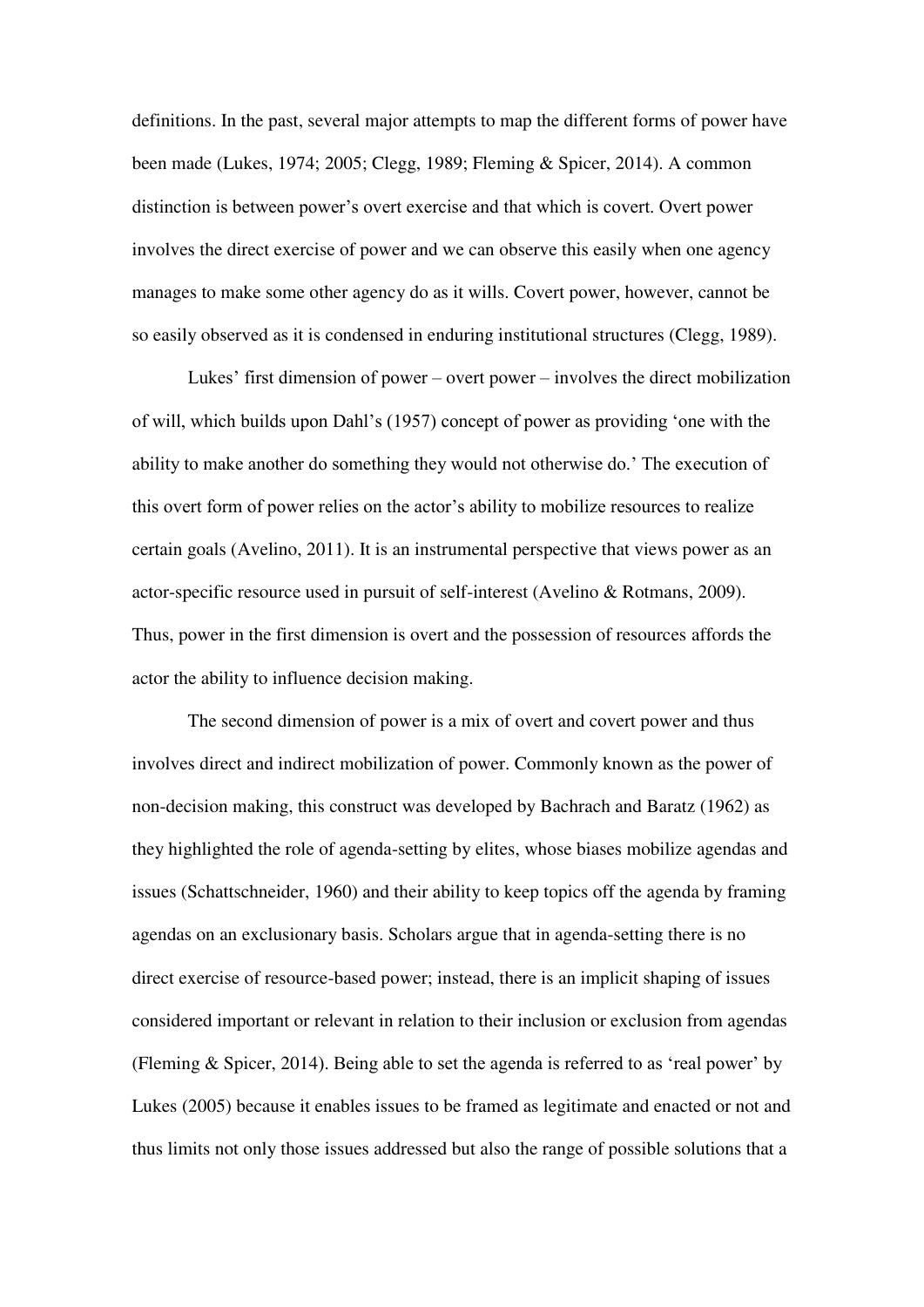broader set of issues might engender. Thus, power in the second dimension involves the actor's ability to keep topics of the agenda and thereby prevent decisions that are against the agent's interest.

The third dimension of power is covert, the radical view of power proposed by Lukes (2005), which is assumed to work by shaping subjects' preferences, attitudes, and political outlook concerning what they define as being in their interests through subjects accepting situations as an existing order of things for which no alternative is imaginable (Lukes, 2005). In organizational terms, senior managers can aspire to create such a state of order through designing specific corporate cultures as well as drawing on field-wide or societal-wide assumptions to buttress their authority and that culture they seek to communicate (Fleming & Spicer, 2014; Alvesson & Karreman, 2000); more radically still, the assumption is that when those subject to 'hegemonizing' attempts embrace them, unaware of their 'real interests' in not doing so, then they are wholly subordinated in terms of the third dimension of power (Clegg, 1989). Thus, power in the third dimension involves the ability to shape people's perception and preferences concerning their interests such that an alternative becomes unimaginable. The three dimensions of power adapted from Lukes (2005) are depicted in Figure 1.

> Power as ability to influence decision making (Dahl, 1957)

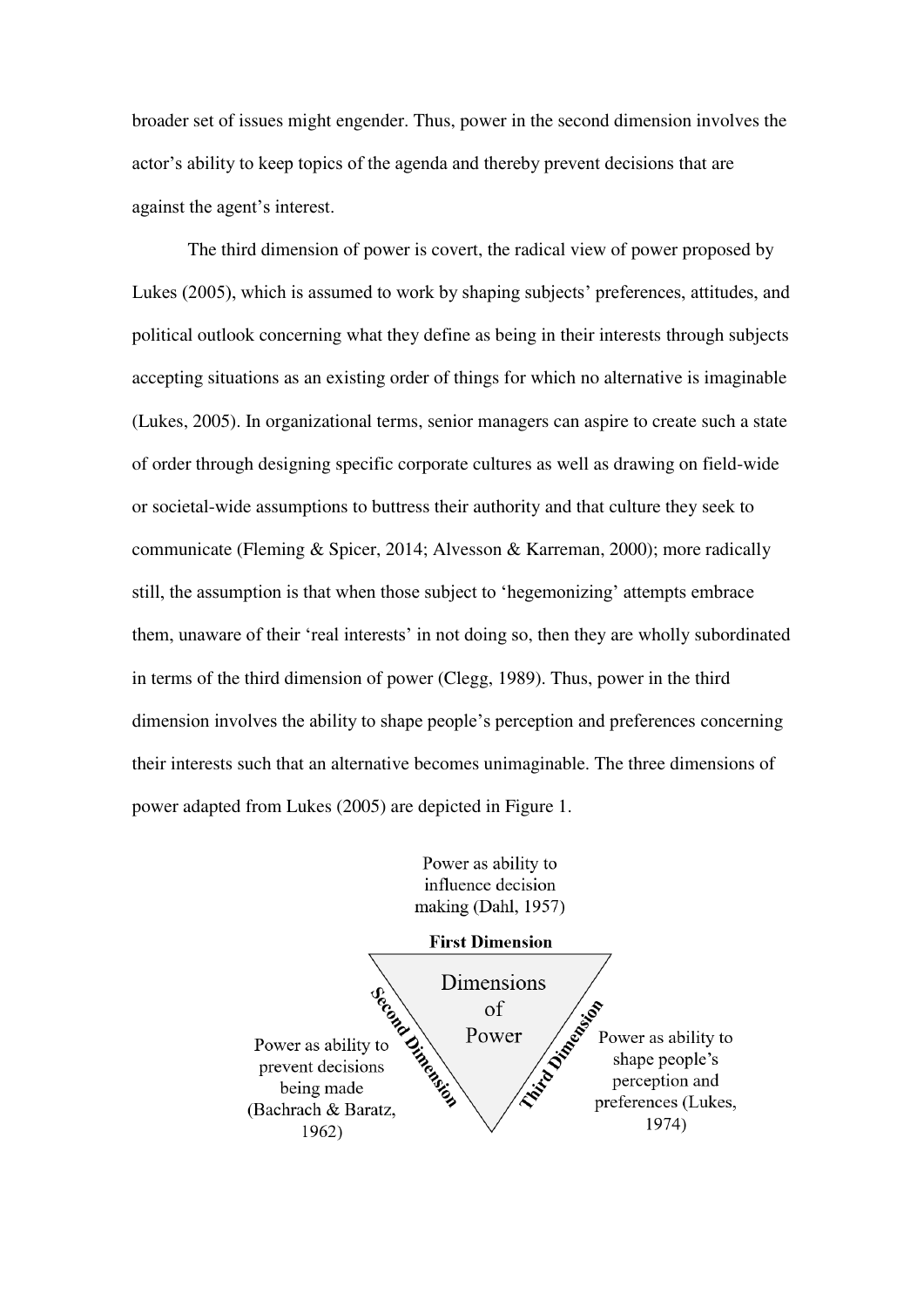**Figure 1**. Dimensions of power framework - adapted from Lukes (2005)

The dimensions of power framework (Lukes, 2005) can be used to understand how power is mobilized through overt, combined and covert dimensions in ICT practices while managing external stakeholders. These dimensions can be activated in various ways through the presence of ICTs, in efforts to shape the outcomes of stakeholder management. Our intent in analysing such attempts and efforts leads to two specific research questions (1) What forms of ICT are used to manage external stakeholders overtly and covertly? (2) In terms of the dimensions of power framework, what uses of ICT align with which dimensions? These questions frame the analysis of data collected from a megaproject in India, using a case study approach, to explain the strategic role and use of ICTs in the megaproject.

#### **Research Approach**

In this section, we discuss the research methodology as in 'why we did' and the research method as in 'what we did' (Chan, 2020). The aim of this research is to explore how ICT enables the strategic practices used to manage external stakeholders. In doing this, qualitative inductive research is apt because it allows the researcher to start with participant's views, to construct patterns from these using inferences from appropriate conceptual frameworks and create theory on this basis. Bansal et al. (2018) highlight that inductive theorizing grounded in data can broaden the researchers' epistemological frame, yielding completely novel ideas. Within qualitative methods, a case study approach is appropriate in exploratory research where the aim is to gain familiarity with a problem or to generate new insights for future research (Eisenhardt, 1989; Flyvbjerg, 2006) as well as a deeper understanding of the context being studied (Dyer & Wilkins, 1991). Single cases provide excellent opportunities to enhance contextual understanding because of their depth in data collection and analysis (Lundin & Steinthorsson, 2003).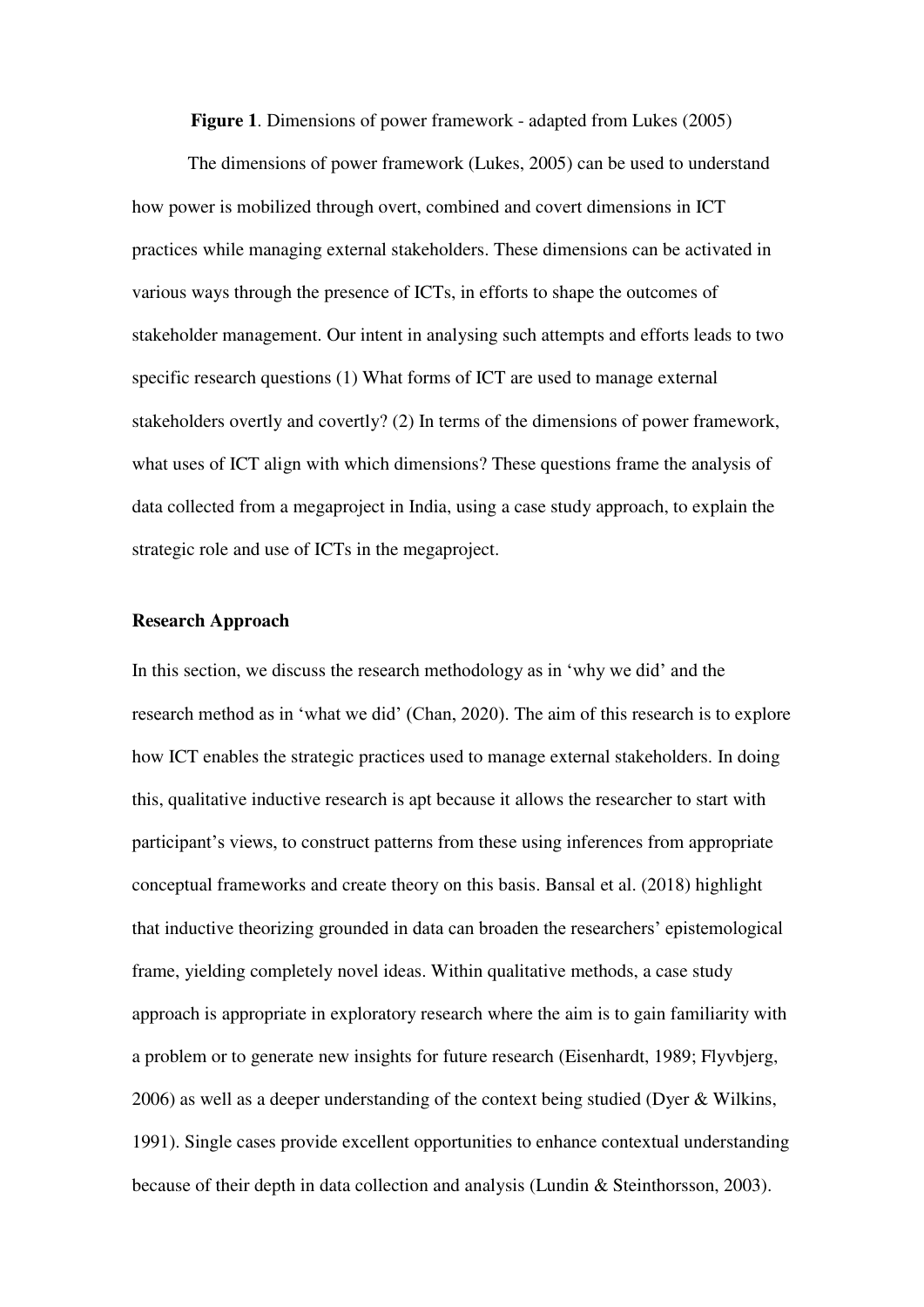Any single organizational study may, in fact, afford opportunity for a compendium of mini cases showing the diversity of the phenomenon in question (Ragin, 1992). The case study in question was carried out to optimize understanding of diverse strategic uses of ICT for stakeholder management within the case rather than to generalize beyond it (Stake, 2005).

The case selected is an infrastructure megaproject in India. The project is the first phase of a metro rail project budgeted to cost 2.2 billion USD. All the special characteristics which qualitatively qualify it as a megaproject are present: it is being built in an existing city, disrupting many services, requiring coordination across a vast range of stakeholders and being subject to considerable pressure to maintain schedule. India being a democratic setting requires external stakeholders to be managed, be it for land acquisition or community who are affected by the noise, vibrations and disturbances (Ninan et al., 2019). The project also used ICTs to interact with external stakeholders as stated by the public relations officer,

*"We are actually very active on social media network sites, Facebook page, Twitter page … We are planning to open up a snap chat."* 

Thus, we selected this project for theoretical reasons (Yin, 1984): the presence of multiple external stakeholders, disruption of services requiring the need to manage them, and the use of ICT to manage them.

Semi-structured interviews with the project team were used to explore overt strategies through which the megaproject sought to manage external stakeholders. We conducted semi-structured face-to-face interviews with project personnel. Only the project team was interviewed as our aim was to understand the ICT enabled strategies used by the project team to manage external stakeholders; thus, we were not researching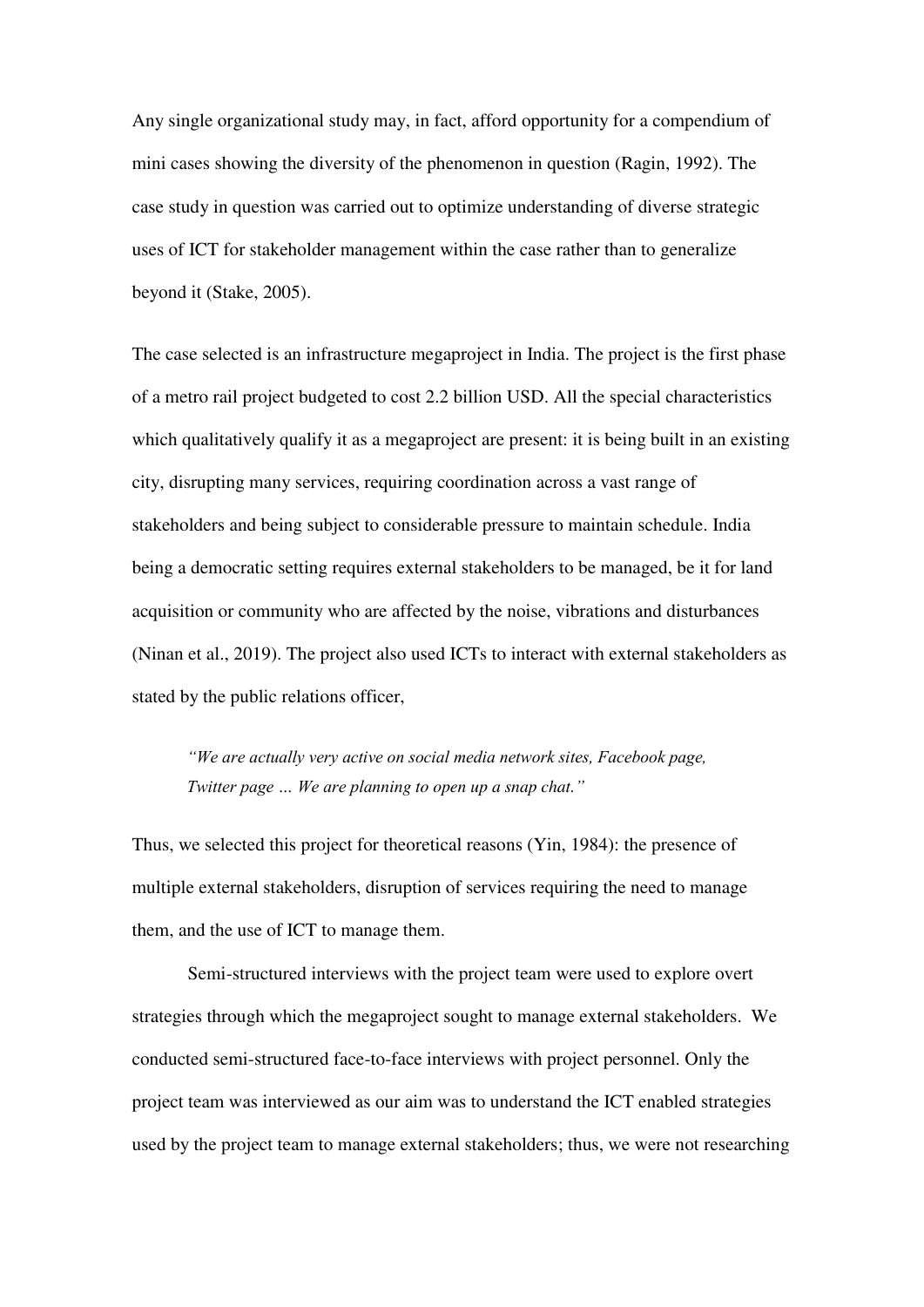the efficacy of the strategic practices so much as their mobilization as capabilities enacted by the project. We asked the project team open-ended questions about how they managed external stakeholders. We asked them follow-up questions when they quoted the use of any form of ICT for managing external stakeholders, which helped us get more information on the sociomateriality in practice. A total of 30 interviews were conducted with 26 participants which together added up to 29 hours of interview data. We compared comments made by the participants and conducted a second round of interviews with four participants thereby increasing internal consistency and validity of our data (Yin, 1984). In exploring covert strategies, analysis was made of the ways in which the project used strategic discourses to communicate with the external stakeholders through social media. The project team maintained and was active in social media networks such as Facebook, Twitter, and Instagram. Their official Twitter page had 6,208 followers, and their Facebook page had 240,970 followers as of 14th August 2018. We studied the interactions of the metro rail organization with the community to understand the role of social media as an ICT in managing external stakeholders. We recorded 641 tweets from twitter from April 2012 (date of the first post) to August 2017. We also studied 510 posts on Facebook from May 2017 to October 2017 that included the metro rail organization's posts as well as comments from the wider community. The social media communications were analysed, based on the contextual meaning of the text.

To analyse the data collected, we used a grounded theory approach (Strauss & Corbin, 1990). Grounded theory is an inductive research process that is effective in transforming raw data into theoretical concepts (Suddaby, 2006). First, we transcribed the interviews and social media exchanges. Second, we open coded the data to extract instances that involved the use of ICT for managing external stakeholders. For example,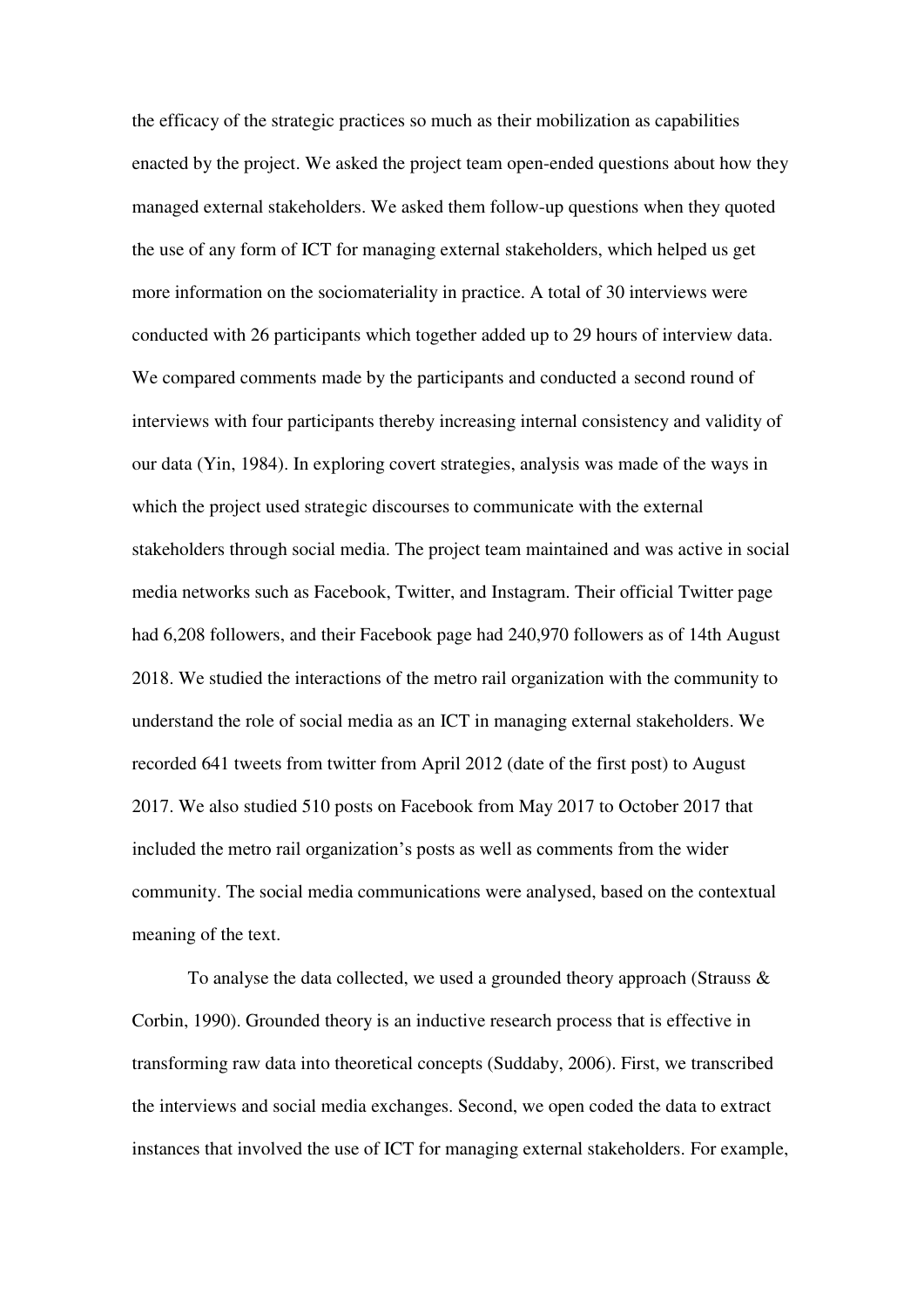when the project used Facebook to engage with the community and facilitate discussions, we coded it under the 'social mediatization' ICT form and coded the strategic use as 'engagement.' Similarly, when the project used computer generated traffic models to show different traffic flows and thereby persuade traffic authorities, we coded it under an ICT forms category named 'simulations' and coded the strategic use as 'persuasion.' Since both these strategic uses are based on the first dimension of power, we grouped them under the group code 'persuading' as both the above instances involved persuading the external stakeholders through discussions enabled by ICT. Thus, each instance observed was assigned to a category that was indicative of the data. This helped us arrive at conceptual categories for the forms of ICT and strategic uses of ICT. We discuss representative quotes that explain the categories allotted to them in the findings section. Third, the categories derived were enfolded in the existing literature of ICT in construction for triangulation and validation (Eisenhardt, 1989). The strategy categories were anchored in the dimensions of power theoretical framework as the use of organizational theories can infuse a more insightful and penetrating research agenda (Söderlund, 2011). Fourth, we used axial coding to put categories back together in new ways to provide novel insights (Strauss & Corbin 1990). This axial coding helped us map the forms of ICT and the strategic use of ICT.

#### **Findings and Discussion**

In this section, ICT practices used for managing external stakeholder are categorized and their strategic uses are discussed by anchoring them in the dimensions of power framework.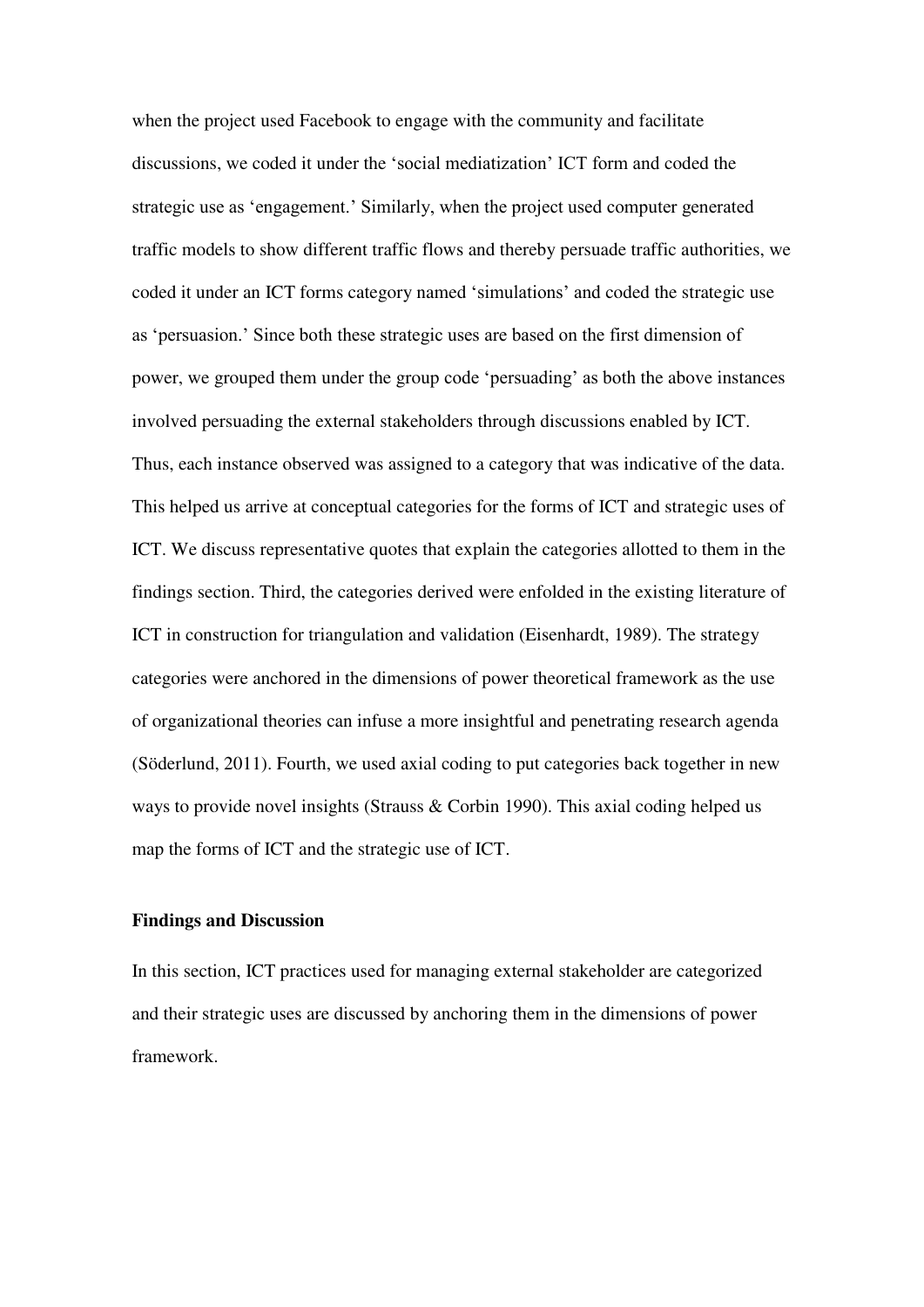#### *Forms of ICT used in external stakeholder management*

We observed three uses of ICTs in the case – ICT as a practice of visualization, ICT as a practice of simulation and ICT as a practice of social mediatization. Each of these is discussed below and subsequently related to the three strategic practices of power that we have outlined.

#### *ICT as a practice of visualization*

The literature on ICT in construction supports the notion that ICT is used predominantly for visualization (Fazli et al., 2014). This visualization helps all stakeholders to comprehend the project better and facilitate constructive discussions. The project team used this strategically with the external stakeholders by assisting them to understand the construction complexities, addressing their concerns by using mutually agreeable solutions, thereby gaining their support for the project. The construction of the metro rail considered in this case study was changing the landscape of the city; for instance, some metro rail viaducts and piers needed to be constructed in locations that were in front of private property, potentially blocking views and depreciating asset values. The landowners who owned these houses and other properties were troubled by the proposed construction of the project and expressed their displeasure with the metro rail organization. In order to reduce inconvenience and gain community acceptance, the project team invited affected landowners to their office during the detailed design stage to show them graphical images and 3D CAD renderings of the viaducts and piers near their affected property. The project team visually demonstrated how the effects on properties changed with different draft layouts of pier locations; wherever possible, pier spans were adjusted to accommodate the interests of the landowners and improve the aesthetics of the metro's impact on the property. In this way the project team used ICT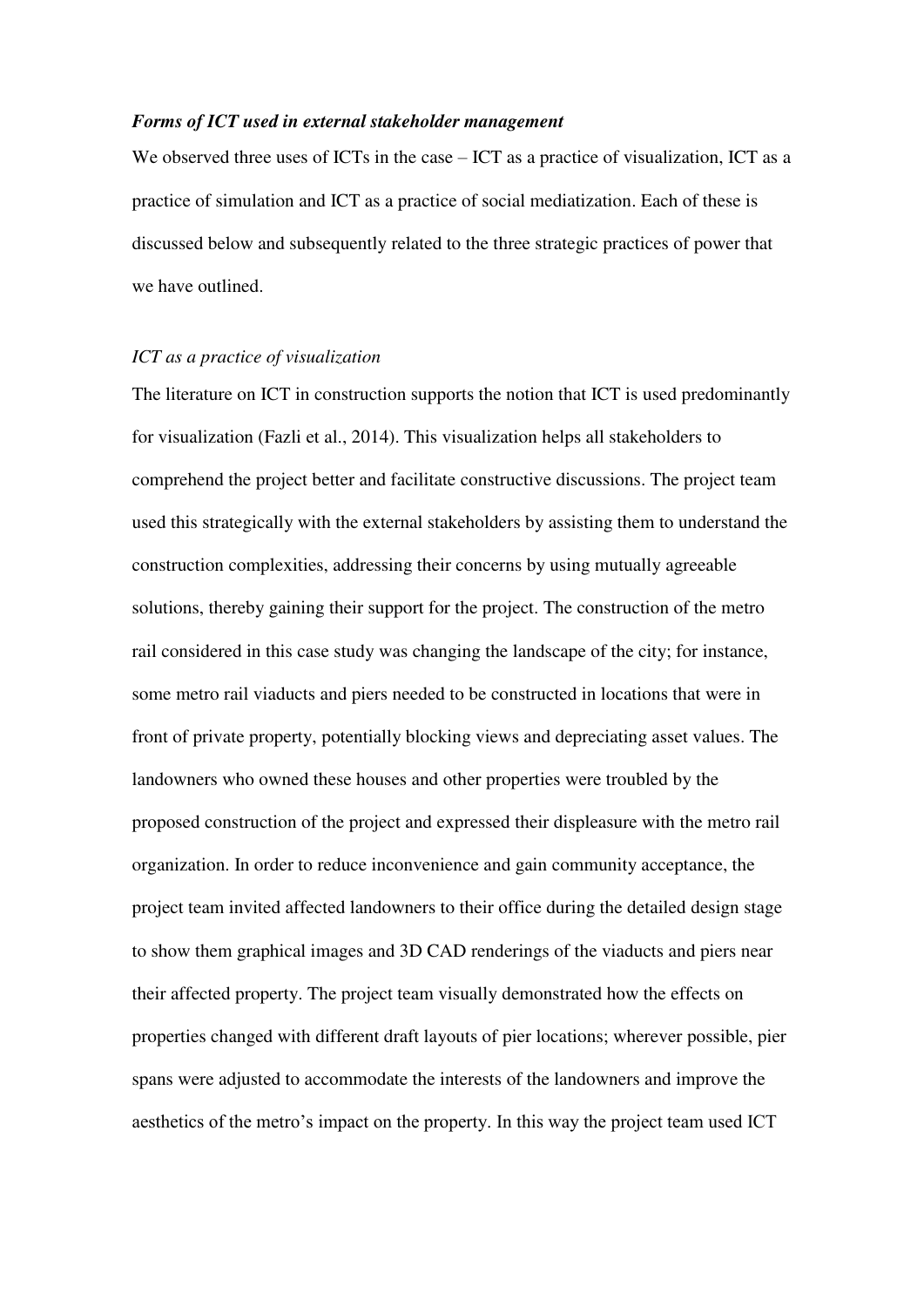to address some of the concerns of the affected landowners. One of the managers of the metro rail organization remarked,

*"They (the landowners) said … if you built this way, we can't get out of our house … or our view is blocked … we addressed them collaboratively by showing a number of 3D drawings … Through this, we reduced the noise level"*

The graphical prints and 3D CAD drawings of the metro rail piers acted as a visual aid for enabling discussions to arrive at feasible options to reduce the impact of the project on these property owners. The discussions resulted in the megaproject team adjusting the pier spans, thereby improving the visibility of the affected property and addressing critical concerns of the stakeholders in lands. The role of visualization to enhance participatory planning is emphasized in the literature. Leite (2016) note that stakeholders who are not well versed with the intricacies of a plan would be able to visualize the construction using such techniques. Visualization can also ensure deeper comprehension in communication and prepare the community for discussions and interactions (Kumar et al., 2016). Salter et al. (2007) record that the use of such visualizations in the form of GIS mapping to explain the changes in the landscape can increase stakeholders' understanding and thereby acceptance of the proposed plan.

#### *ICT as a practice of simulation*

ICT is used for enhancing visuals of the project by considering multiple scenarios through simulations or by using 3D renderings and morphed photographs as figurative representations in which digital data is altered or formulaically modified.

Construction of the elevated corridor of the metro rail project was planned along the median of the highway in an attempt to reduce overall land acquisition. However, this posed the challenge of managing highway traffic during construction periods. There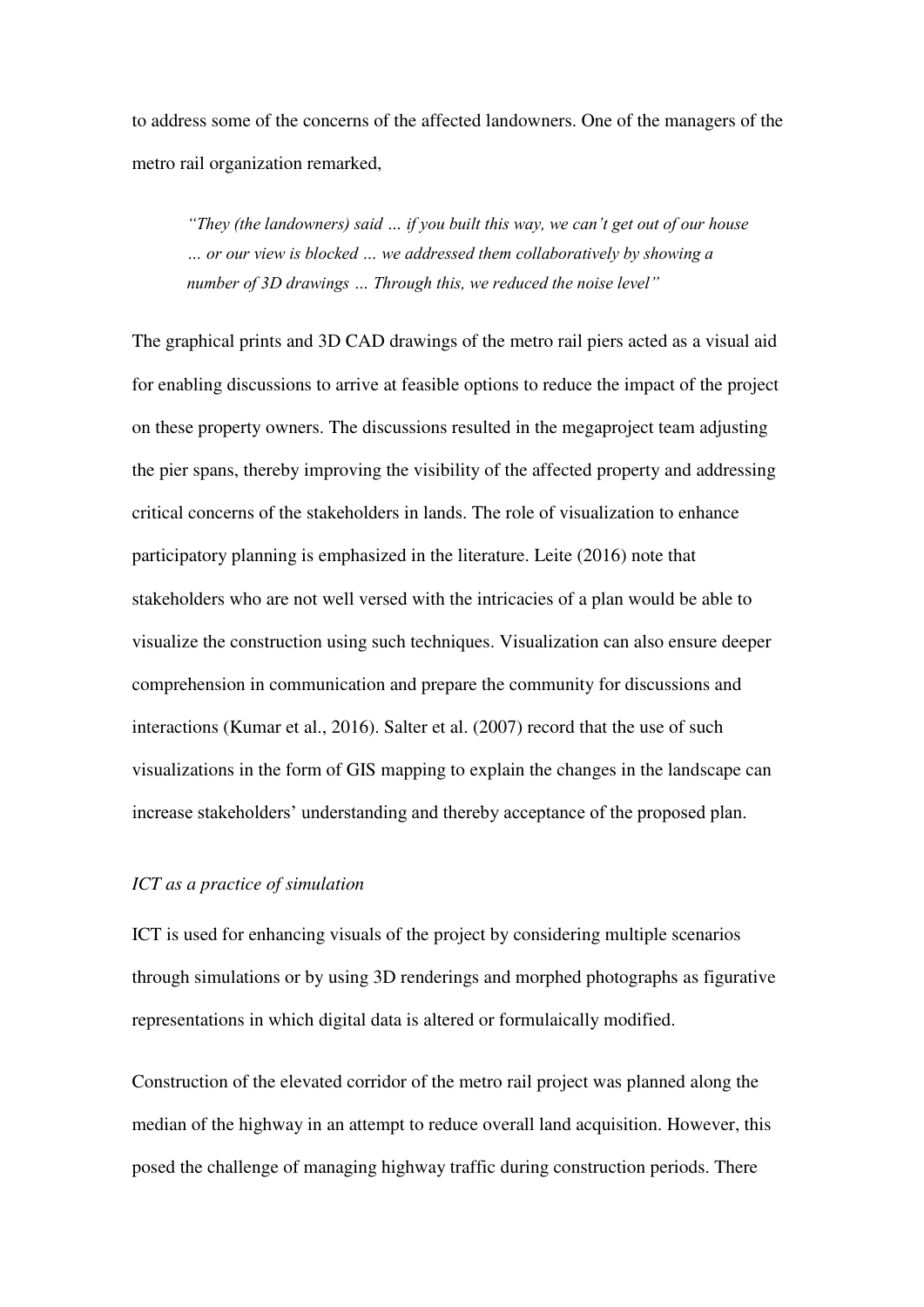were multiple regulations with which the metro rail project had to comply, such as working during hours when the highway traffic flows were low as well as proposing a diversion plan that afforded minimum disturbance to highway traffic. The project team was required to apply for permission as early as two months prior to the commencement of construction activities. The permission sought had to be obtained from the highway department, that owned the highway network, as well as the traffic police, that managed the traffic along the highway network. The project team used computer-generated animated traffic models which simulated traffic flows during different periods and used these to propose different scenarios for multiple traffic diversion plans. Only when the traffic police department and the highways department were satisfied that the disturbance caused would be minimum, was permission to divert traffic and start construction given. The use of computers enabled traffic simulations as a discussion tool was used to arrive at a traffic diversion plan which would cause minimum disturbance to the highway traffic and stakeholders in existing services.

The metro rail's operations would be powered by high voltage 25 KV overhead electric lines and the airport authority expressed concerns about the amount of electronic interference that could be caused to aircraft flight systems during landing and take-off. The project team approached a technical institution for a detailed study of the electronic interference of the overhead electric lines on the aircraft equipment in different weather conditions. The computer-based simulation study carried out for this purpose indicated negligible electrical discharges which would not cause any significant electronic disturbance to the aircraft systems; consequently, the airport authority permitted further construction. Expert scientific knowledge was thus used as a legitimation device. The manager in charge of the airport metro rail project stretch said: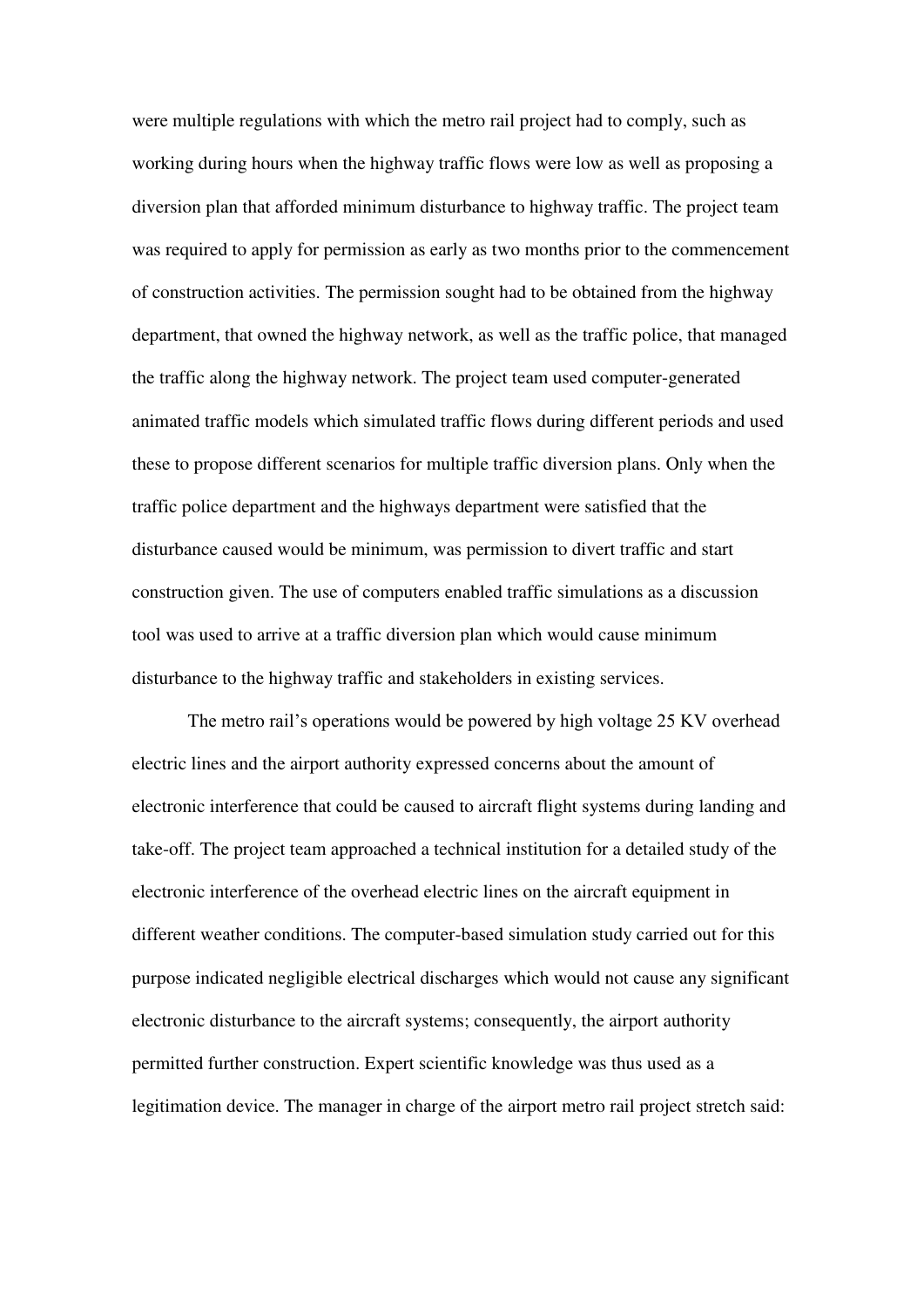*"His (technical institution's professor) team measured wind turbulence in the metro path … Then they simulated different wind patterns and weather conditions and said negligible electronic interference"*

The city in which the megaproject is being built has a history of 400 years and houses many historical, cultural and heritage buildings. The metro rail initially proposed an elevated corridor in these areas of heritage significance in an attempt to reduce costs and time required for construction. A Public Interest Litigation (PIL) was filed in court against the metro rail organization for blocking the view of four heritage buildings and thereby changing the landscape of the city. Forsaking metro rail alignment near these heritage sites was not considered to be an option by megaproject managers as these areas housed significant populations, affording plentiful service opportunities. To construct the metro underground would cost six times more than the proposed elevated line. Strategically, to obtain funding from financers and support from the community for an underground plan, the project team used digitally modified images which rendered the elevated rail in front of the heritage buildings, showing how the streetscape would be altered deleteriously. The project team using these images, framed the proposition that going underground was the only option for sustaining the streetscape of the city. The project director of the metro rail project described it thus:

*"The city doesn't have too many nice buildings [heritage buildings] … We used trick photography to convince stakeholders regarding the change of plans to underground … showing how each building would look if there was an elevated rail in front of it"*

There were also rendered pictures and walk-in animations of stations targeted at the project community. Lange (1994) notes that both static and dynamic simulations can help communicate the contents of the proposal to the stakeholders and provide a common basis for discussions.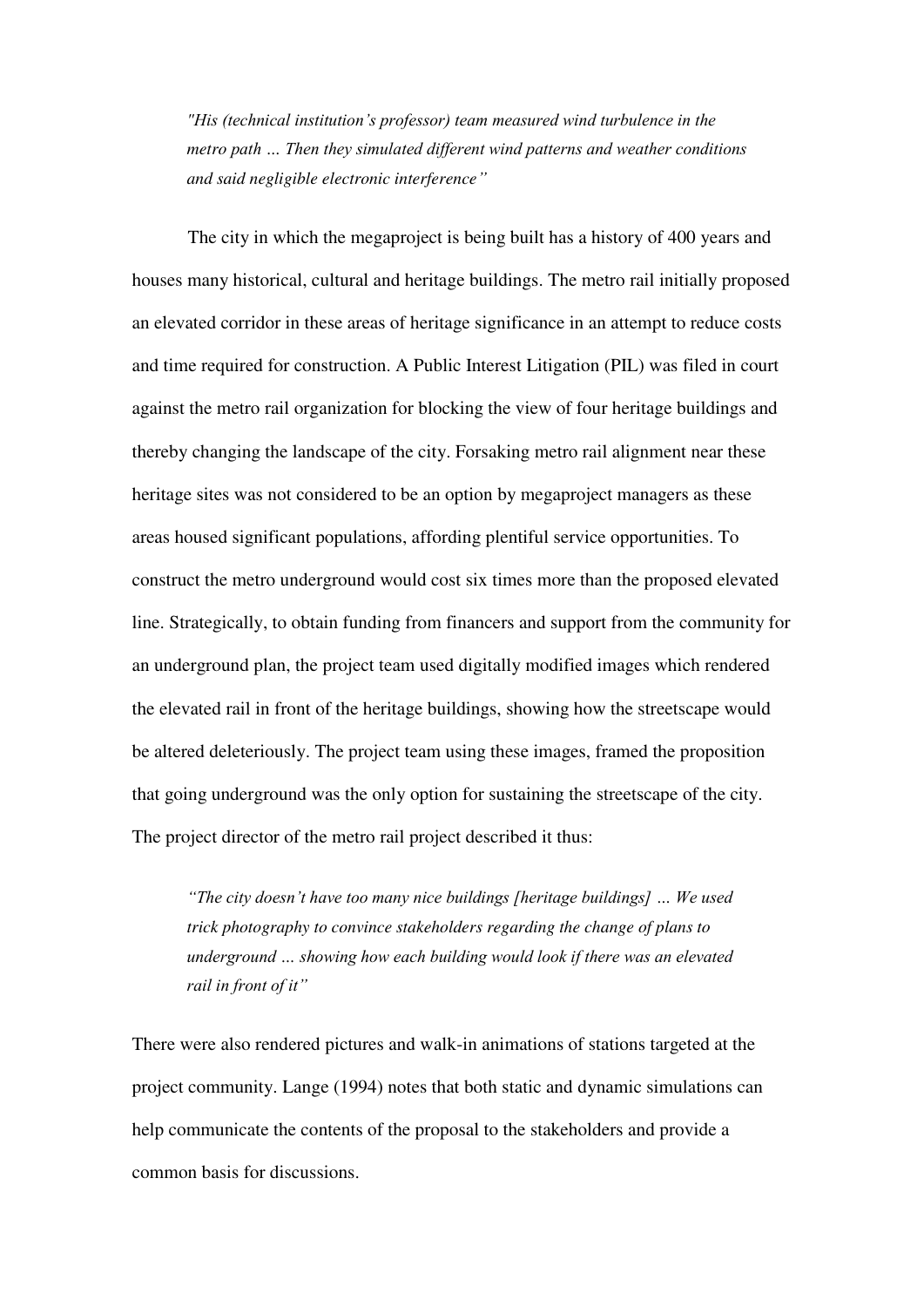#### *ICT as a practice of social mediatization*

Social media is a set of computer-mediated tools which enables the creation, circulation, sharing and exchange of information. It is different from the static world wide web as it enables two-way communication and is often called web 2.0. We see social media as a powerful ICT for engaging and managing external stakeholders.

The objectives of the social media campaign were enhancing the legitimation of the megaproject, despite the temporary incivilities and inconveniences that it might impose on the city residents and users. Organizational legitimacy is the 'generalized perception or assumption that the actions of an entity are desirable, proper, or appropriate within a social system' (Suchman, 1995). To try and achieve this outcome, many social media communications were addressed to the project community such as the following tweet on Twitter:

*Shuttle Services from Airport Metro Station from 1st October 2016 in an endeavour to cater to the public* (Tweet by the metro rail organization on 30 September 2016)

The public relations office used social media to engage the project community by listening to their comments and suggestions and responding to them, thus building project management legitimacy. The community actively participated in discussions that varied from the features of the mobile application, availability of feeder bus services from metro rail stations to unconnected areas, roll out of bicycles on rent for last mile connectivity with stations and commuter homes, etc. On one of the suggestions of a Facebook user, the metro rail organization quickly responded as highlighted below,

*"Please introduce EZlink ticket card like Singapore MRT"* (Comment by a Facebook user on 16 October 2017) *"Thank you for your suggestion. We will surely take this into consideration :)"* (Reply by the metro rail organization on 16 October 2017)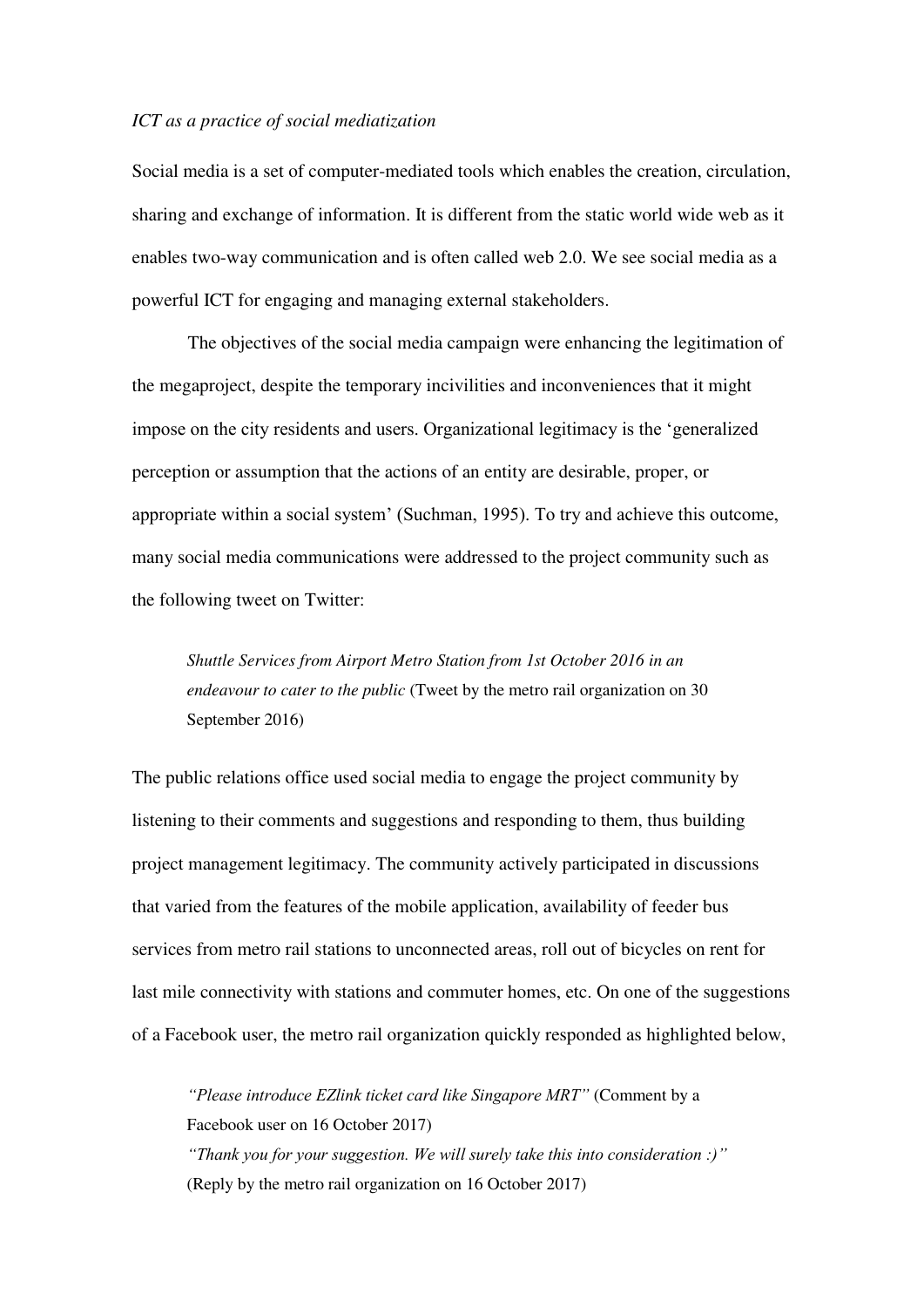Supporting this, Srivastava & Pandey (2012) highlight that social media provides a way to connect with customers as organizations can scan customer's comments and concerns.

There were also frequent updates of the progress of the project through photos of work completed, in progress and live video streaming of milestone events. Communications by the project team also included project advertisements, rendered pictures and walk-in animations of stations, their surroundings and metro rail coaches among others, that projected the metro rail as a safe, clean, environment-friendly and fast means of transportation beneficial to the city. There were also tweets which claimed that the metro rail project was a special project which was going to elevate the status of the city and change the lives of its inhabitants such as the one below.

*"6 Possible ways how \*\*\* (metro rail) is going to change our lives" – Courtesy 104.8 FM* (Tweet by the metro rail organization on 29 July 2015)

The visits of eminent personalities to the project sites were also reported in social media. Along with these project-based communications there were also nonproject-based communications such as the celebration of regional and national festivals, the organization's CSR activities, offering of complimentary rides to school children, etc. In an instance, a joy ride was provided to school children by the metro rail organization as highlighted in the tweet below,

*"School students ride the Metro - \*\*\* (name of metro rail organization) along with Lions Club of \*\*\* (name of city) organized a Joy Ride"* (Tweet by the metro rail organization on 19 August 2015)

Each of these many activities sought to weave an 'actor net' (Czarniawska, 2004) of enhanced legitimacy, incorporating various stakeholders in commitments to the megaproject.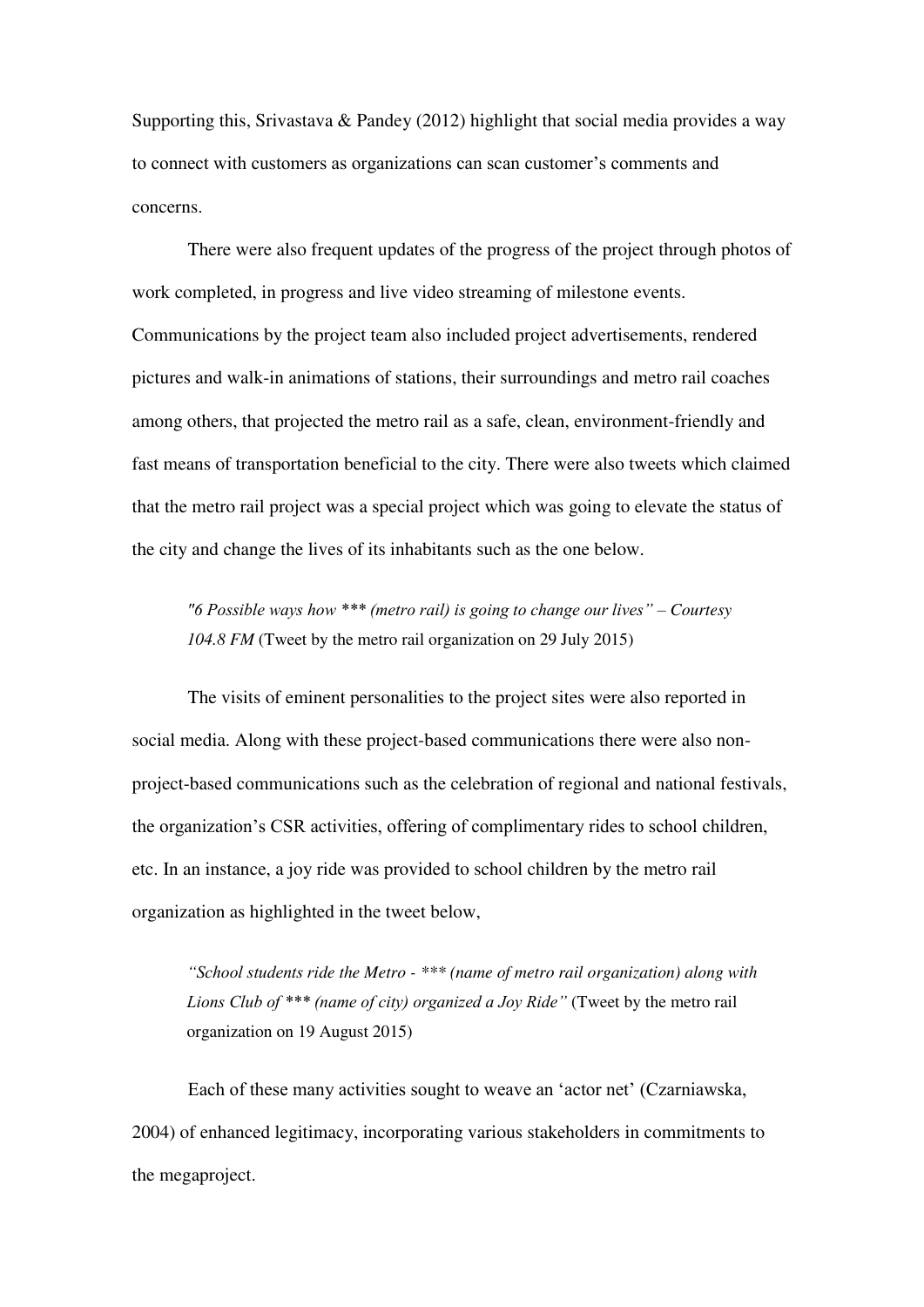The project team also posted progress photos, celebrated regional and national festivals and publicized them in their social media page. Maresh-Fuehrer & Smith (2016) claim that social media provides participation, openness, conversation, connectedness, and forms online communities quickly. These diverse roles of social media make it an important tool for community engagements in megaprojects, leading to community legitimation. Social media provides an advantage over other ICTs in engaging and managing external stakeholders because of its rapid delivery compared to print media and its unique ability to use different forms of media content such as photos, videos, and animations. It can also be used for participatory modelling of large infrastructure projects to reach a large number of people spread across the reach of the megaproject.

The specific instances of the use of ICTs to manage stakeholders that we have discussed in the findings section can be categorized into different practices of ICT as shown in Table 1.

| SI.            | <b>Strategy Practice</b>           | <b>Practices of</b> | Strategic use | <b>Power</b>    |
|----------------|------------------------------------|---------------------|---------------|-----------------|
| N <sub>0</sub> |                                    | <b>ICT</b>          | category      | dimension       |
| 1              | Use of 3D CAD drawings to          | Visualization       | Persuading    | 1 <sup>st</sup> |
|                | adjust pier locations to improve   |                     |               |                 |
|                | visibility of private property     |                     |               |                 |
| $\overline{2}$ | Community engagement and           | Social              | Persuading    | 1 <sup>st</sup> |
|                | discussions through social         | Mediatization       |               |                 |
|                | media                              |                     |               |                 |
| 3              | Computer generated animated        | <b>Simulations</b>  | Persuading    | 1 <sup>st</sup> |
|                | traffic models to simulate traffic |                     |               |                 |
|                | flows during different periods     |                     |               |                 |
|                | of time                            |                     |               |                 |
| 4              | Computer based simulation          | Simulations         | Persuading    | 1 <sup>st</sup> |
|                | study of flight electronic         |                     |               |                 |
|                | interference during different      |                     |               |                 |
|                | weather conditions                 |                     |               |                 |
| 5              | Digitally modified images to       | <b>Simulations</b>  | Framing       | 2 <sub>nd</sub> |
|                | show how elevated sections of      |                     |               |                 |
|                | the metro rail would alter the     |                     |               |                 |

**Table 1**. ICT enabled external stakeholder management strategies consolidated from the metro rail case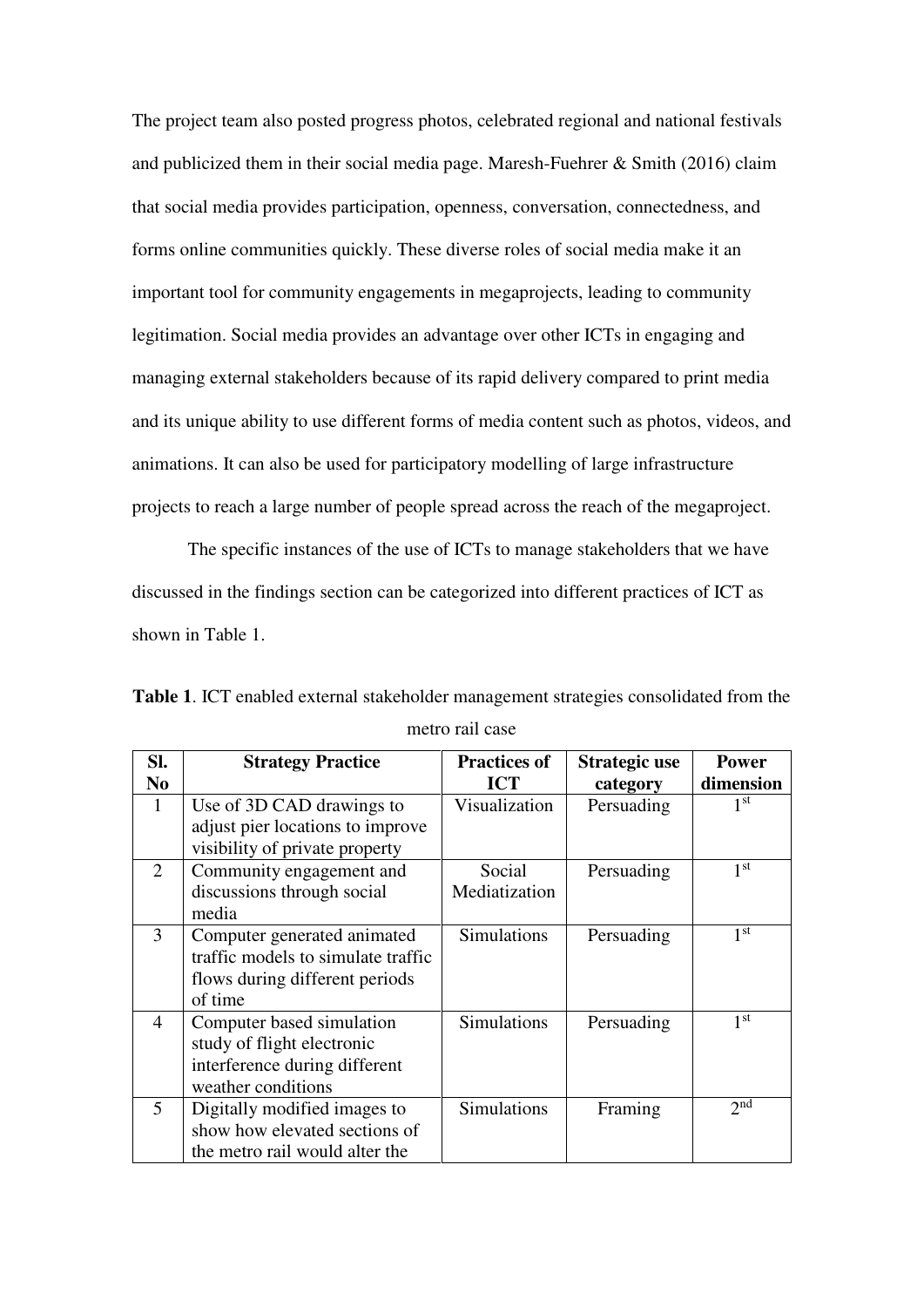|    | streetscape near the heritage<br>building                                                                               |                         |              |                   |
|----|-------------------------------------------------------------------------------------------------------------------------|-------------------------|--------------|-------------------|
| 6  | Updates of progress of project<br>through social media photos<br>and live streaming                                     | Social<br>Mediatization | Framing      | 2 <sub>nd</sub>   |
| 7  | Project advertisements,<br>rendered pictures and walk-in<br>animations of coaches, stations<br>and surroundings         | Social<br>Mediatization | Framing      | 2 <sub>nd</sub>   |
| 8  | Social media tweets that claim<br>metro rail is going to elevate the<br>city and change the lives of its<br>inhabitants | Social<br>Mediatization | Framing      | 2 <sub>nd</sub>   |
| 9  | Reporting of visits of eminent<br>personalities to project sites on<br>social media                                     | Social<br>Mediatization | Hegemonizing | 3 <sup>rd</sup>   |
| 10 | Celebration of regional and<br>rational festivals                                                                       | Social<br>Mediatization | Hegemonizing | 3 <sup>rd</sup>   |
| 11 | Update on CSR activities and<br>complimentary rides to school<br>children                                               | Social<br>Mediatization | Hegemonizing | $\overline{3}$ rd |

## *Strategic use of ICT in megaprojects*

We observed the use of ICT for three strategic purposes anchored within the dimensions of power theory (Lukes, 2005) as described below.

# *ICT for Persuading Strategy – the first dimension of power*

ICT was used for enabling discussions with the affected external stakeholders thereby persuading them to favour the project by improving coordination and speeding the approval process. The ICT for persuading strategy often worked through negotiations, changing the content of the ICT artefact and subsequently the scope of activities according to the mutually agreed upon solution. Here, ICT was a resource to facilitate discussion and arrive at a mutual solution. Visualization ICT was used as a visual aid for enabling discussions with landowners whose property was affected due to the metro rail piers. Thus, the project team was able to arrive at a mutually acceptable solution and thereby reduce discomfort to the property owners. Through participatory modelling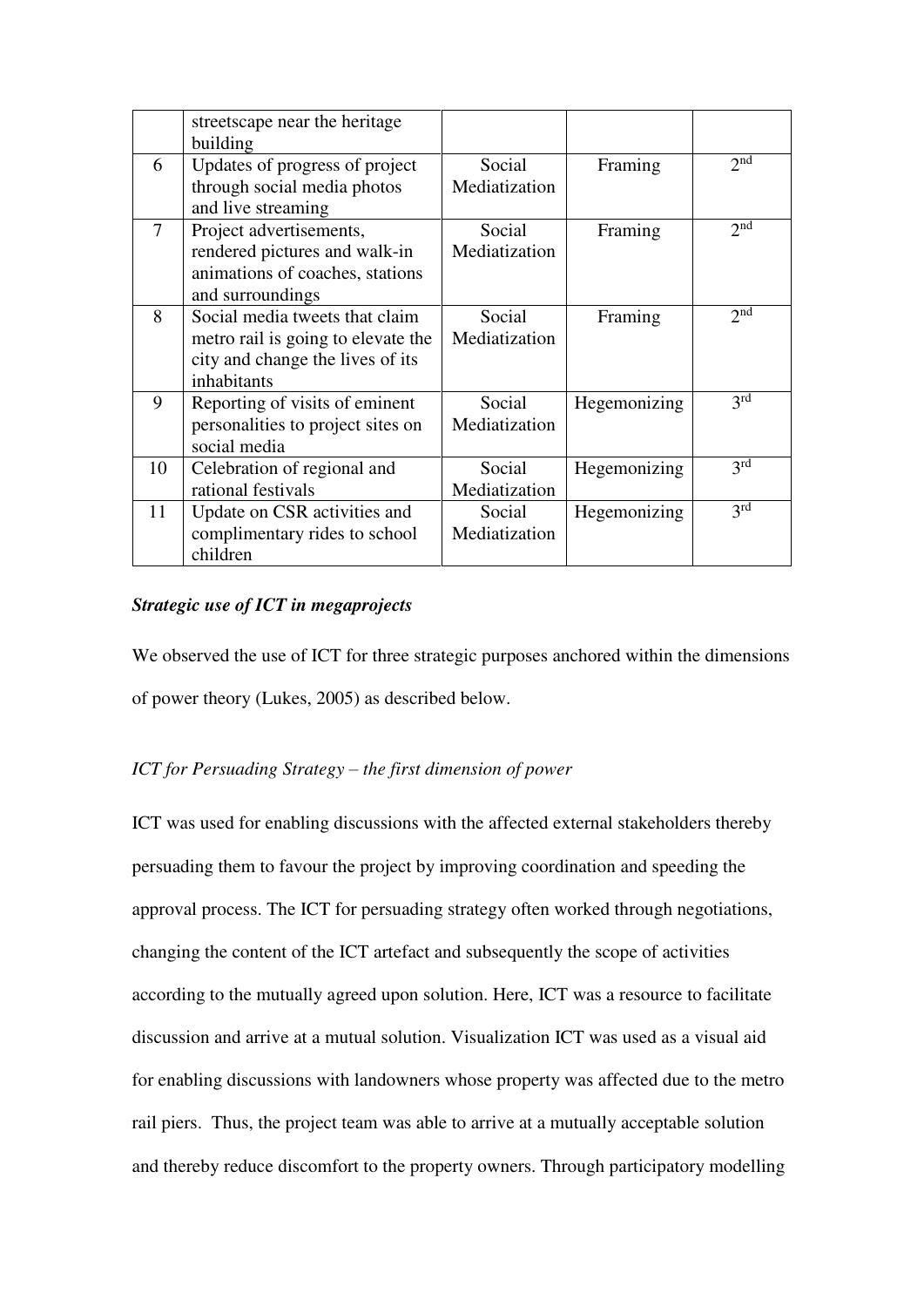with the highway department using traffic simulations, the project team was able to create a traffic diversion plan which would cause minimum disturbance to the highway traffic. Similar instances were observed with the airport authority also, where simulations of discharges were used to convince them that there would be no electronic disturbances to the aircraft systems. The public relations office of the metro rail listened and responded to comments and queries raised on their social media pages and thereby engaged the project community. In these instances, ICTs became artefacts that allowed for better communication of technical information, building transparency and trust, enabling negotiations to move forward.

ICT visualization was a critical resource for the megaproject team, acting as a communication and discussion tool to persuade external stakeholders to support the project's goals. The dynamics of persuasion observed here constitute the first (overt) dimension of power as Avelino (2011) notes. The use of ICT and face-to-face interactions for briefings is mentioned as a 'hybrid briefing model' and has been seen to be beneficial for internal stakeholder engagements in the construction industry in the work of Chung et al. (2009). The persuading strategy is made possible with visualization, simulation and social mediatization. Along with possessing these ICT resources, the ability to operate them to facilitate discussions is also of critical importance here.

#### *ICT for Framing Strategy – the second dimension of power*

In any power relation there will be some parties for whom issues are legitimated while other parties will seek to delegitimize these or position other issues as more legitimate. ICT was used as a strategic tool to propagate certain issues and hide others. When a few members of the project community objected to the construction of the elevated metro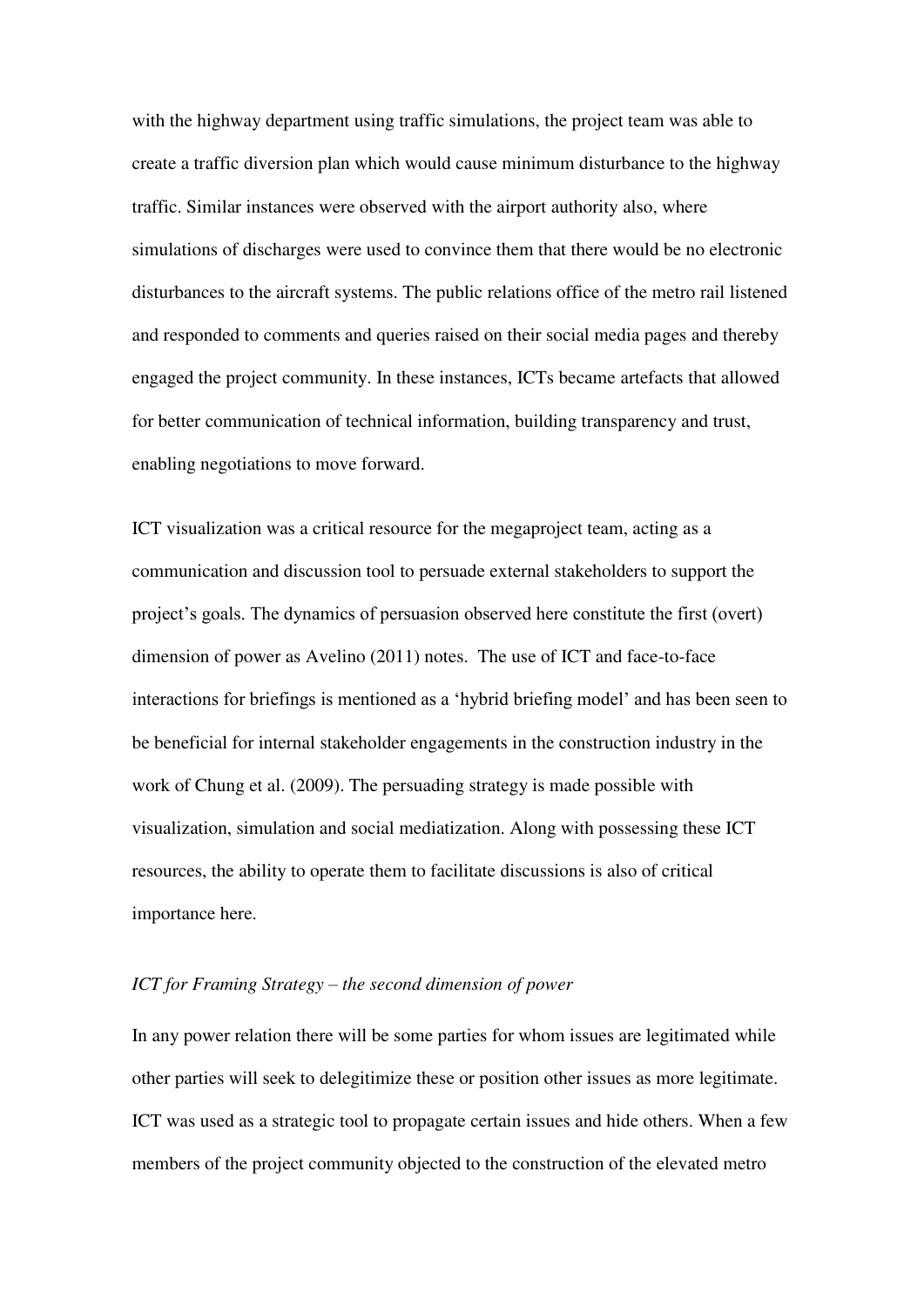rail near the heritage sites, thus altering the visual landscape of the city, the project chose to go underground so that these sites, which offered significant service opportunities, could still be connected. However, to gain acceptance of the increased cost of doing so, the project team used digitally morphed images to place an image of the elevated rail in front of these heritage buildings. Through this imaginative projection, the project team framed the argument that going underground was necessary for sustaining the landscape of the city and underplayed the fact that the financial commitments would rise six-fold, constituting a financial burden that would be levied on taxpayers and users for years to come. Similarly, when the metro rail project used advertisement videos, they represented the metro rail as safe, environment-friendly and fast, while hiding information such as the relatively high fares (compared to existing public transit systems) and the construction disturbances that the project would cause. The walk-in animations and rendered pictures of stations, their surroundings and rail coaches also portrayed a favourable visual ambiance for the project while hiding the negatives. The progress photos posted by the project team in their social media page represented only the positive news of the project and did not represent issues such as accidents, delays, and other criticisms. These instances, along with projected issues and hidden non-issues are tabulated in Table 2 below.

| Sl.No          | <b>Instance</b>         | <b>Projected issues</b> | <b>Hidden non-issues</b> |
|----------------|-------------------------|-------------------------|--------------------------|
|                | Digitally morphed       | Underground metro       | Not constructing         |
|                | images                  | rail near heritage      | this stretch is not an   |
|                |                         | buildings sustain the   | option; Increased        |
|                |                         | landscape of the city   | fares; Use of tax-       |
|                |                         |                         | payers money             |
| $\overline{2}$ | Advertisements, 3D      | Safe, environment       | Increased fare and       |
|                | rendering and walk-in   | friendly, fast,         | the construction         |
|                | animations of stations, | visually pleasing       | disturbances that the    |
|                | its surroundings and    |                         | project would cause      |
|                | metro rail coaches      |                         |                          |

**Table 2**. Projected issues and Hidden non-issues enabled using ICT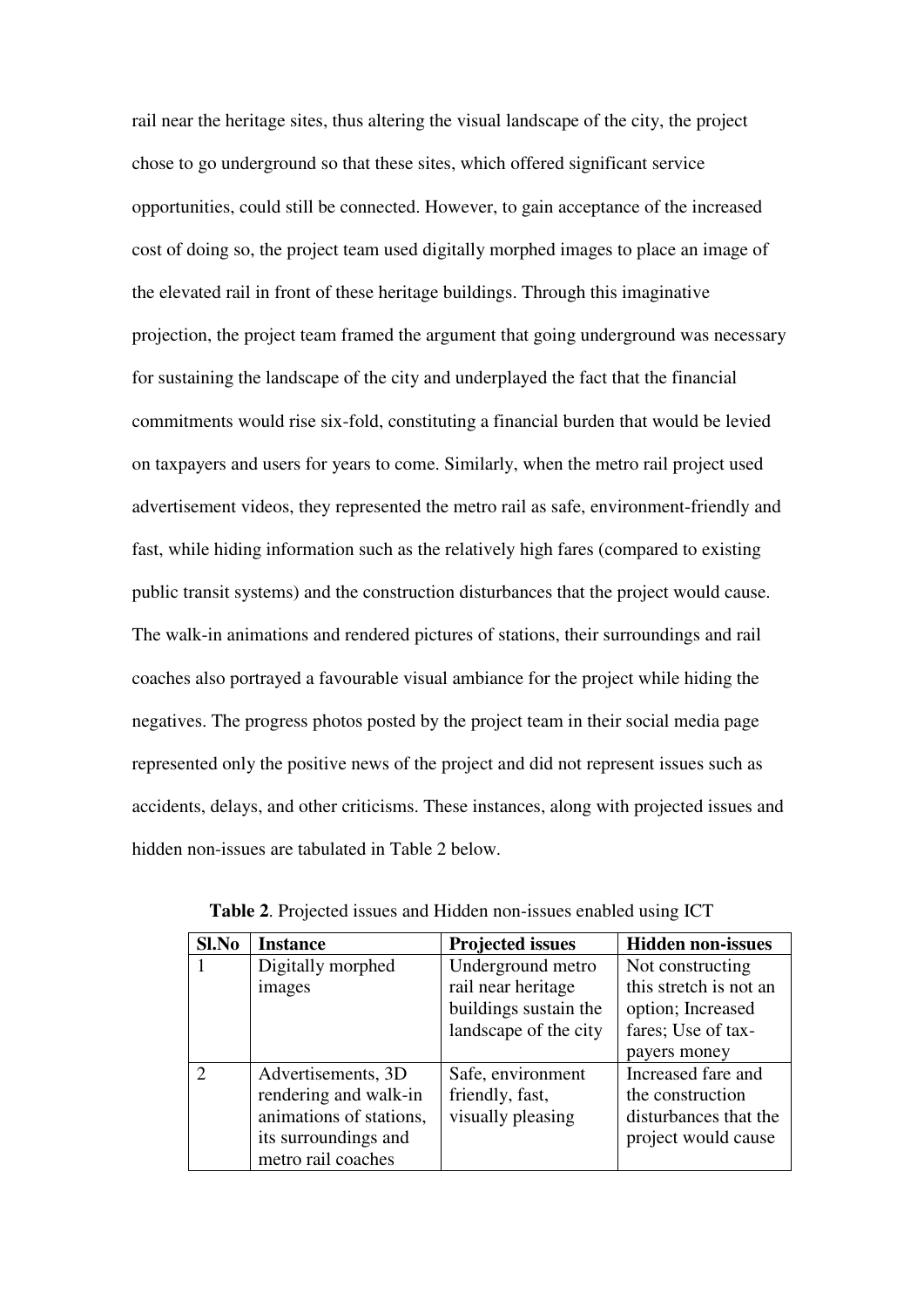| Social media discourse | Social media posts of | The project is one.  |
|------------------------|-----------------------|----------------------|
|                        | metro rail as a       | among other          |
|                        | special project       | infrastructure       |
|                        | elevating the city    | projects in the city |
| Social media photos    | Shows only the        | Photos of delays,    |
|                        | positive progress     | accidents and        |
|                        | photos of the project | criticism were       |
|                        |                       | hidden               |

ICT was used as a framing tool to emphasize certain issues at the expense of others, a strategic use of ICT that enabled the project team to keep topics off the agenda (Bachrach & Baratz, 1962) and not facilitate discussion on certain topics, in contrast with the 'persuading' strategy. With the use of the framing strategy, there is an implicit shaping of issues which are considered relevant (Fleming  $&$  Spicer, 2014). Frames (Goffman, 1974) concern the way that something is presented to others, potentially affecting the actions and choices actors make. The dominant frame is an interpretation with the highest probability of being noticed, processed, and accepted by most people (Entman, 1993).

The strategic use of framing resonates with findings from Kornberger & Clegg (2011), where the techno-rational discourse of the planner was substituted with the seductive, media-focused language of the strategist, thereby hiding certain issues. Similarly, Gil and Lundrigan (2012) mention how the 2012 London Olympics bid team represented and framed the megaproject as one of urban regeneration for one of the most deprived areas in London, to gain external stakeholder support for the project's wider legitimacy beyond a single mega-event. Framing seeks to keep issues off the agenda. Framing strategy is possible with simulation and social mediatization. This strategy contrasts with full and honest engagement with external stakeholders in projects (Nguyen et al., 2018) as project team keep topics off the agenda. While literature provides evidence for the use of construction specific ICTs, such as BIM and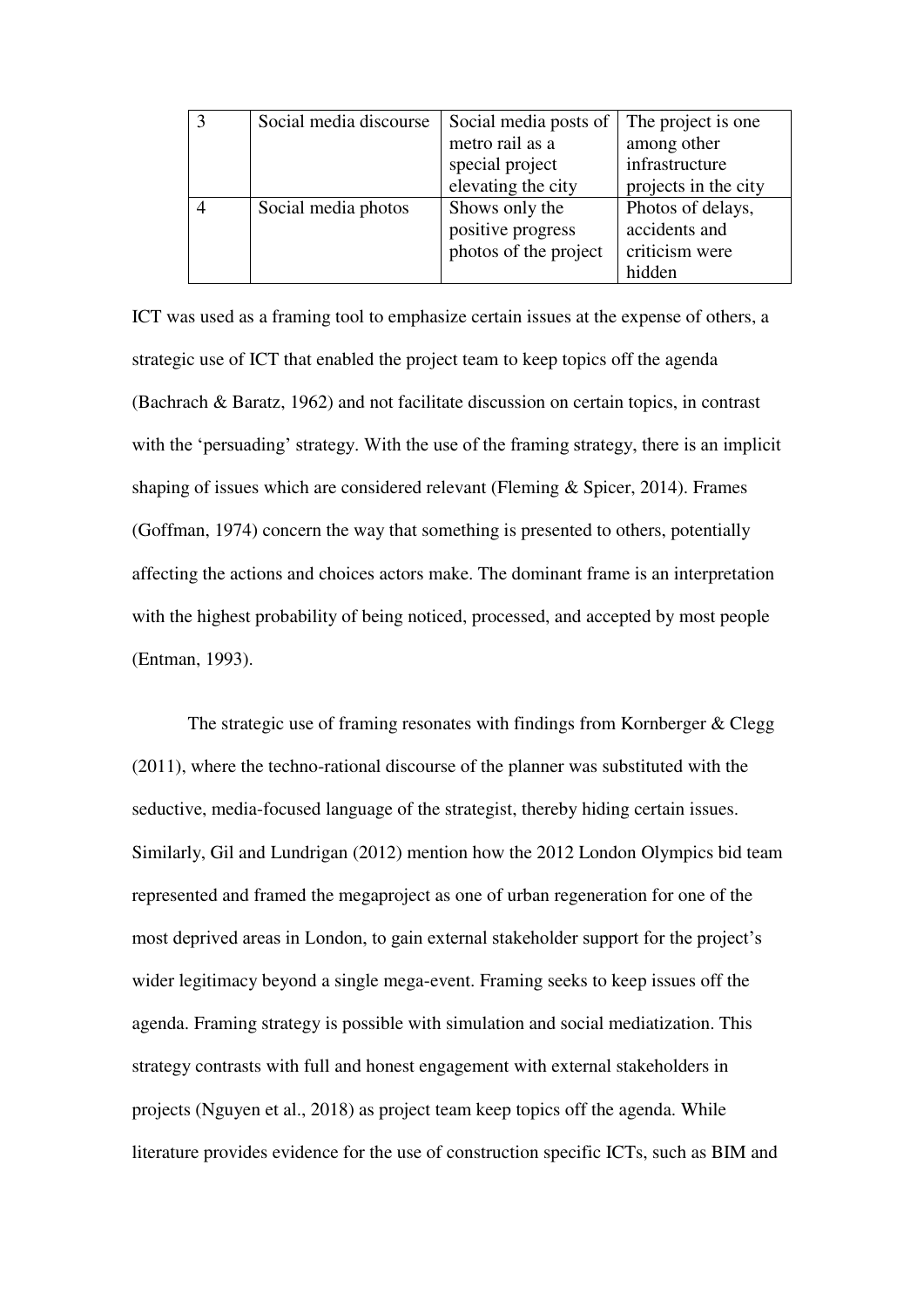CAD, for framing by hiding information and creating information asymmetry among internal stakeholders (Forsythe et al., 2015), little work exists on the use of these ICTs with external stakeholders. This may be because BIM and CAD drawings are considered internal documents in projects and are not expected to be shared with external stakeholders.

#### *ICT for Hegemonizing Strategy – the third dimension of power*

There is a great economy to that power which finds it unnecessary to intervene in existing relations because these relations already represent the issues that it seeks to reproduce. ICT in the form of social media was used to influence the project community by providing a vehicle for articulating their preferences, recursively feeding them back, subtly shaping concurrence, consensus and communication. The metro rail project celebrated regional and national occasions and festivals by publicizing them on their social media page. Similarly, the project's initiatives that supported the local community through repairing roads, churches, parks, conducting medical camps, hosting regional food carnivals as well as aiding rescue operations during a fire or building collapses were also mentioned in their social media pages. The pages also contained posts on how the metro rail was beneficial for the city, together with information on awards and recognitions conferred on the project. Through publicizing this news in social media, the project team created dominant discourses in favour of the project thereby amplifying the community's preferences subtly positioning brand advocacy. Social media communications offer more intense and more dynamic representation than simple management messages (Hassard & Holliday, 1998). Such initiatives through social media encoded a new culture of national and regional pride, one subsequently reproduced through everyday activities (Edensor, 2002). The subtle strategy of shaping preferences and creating hegemony by aligning with what is already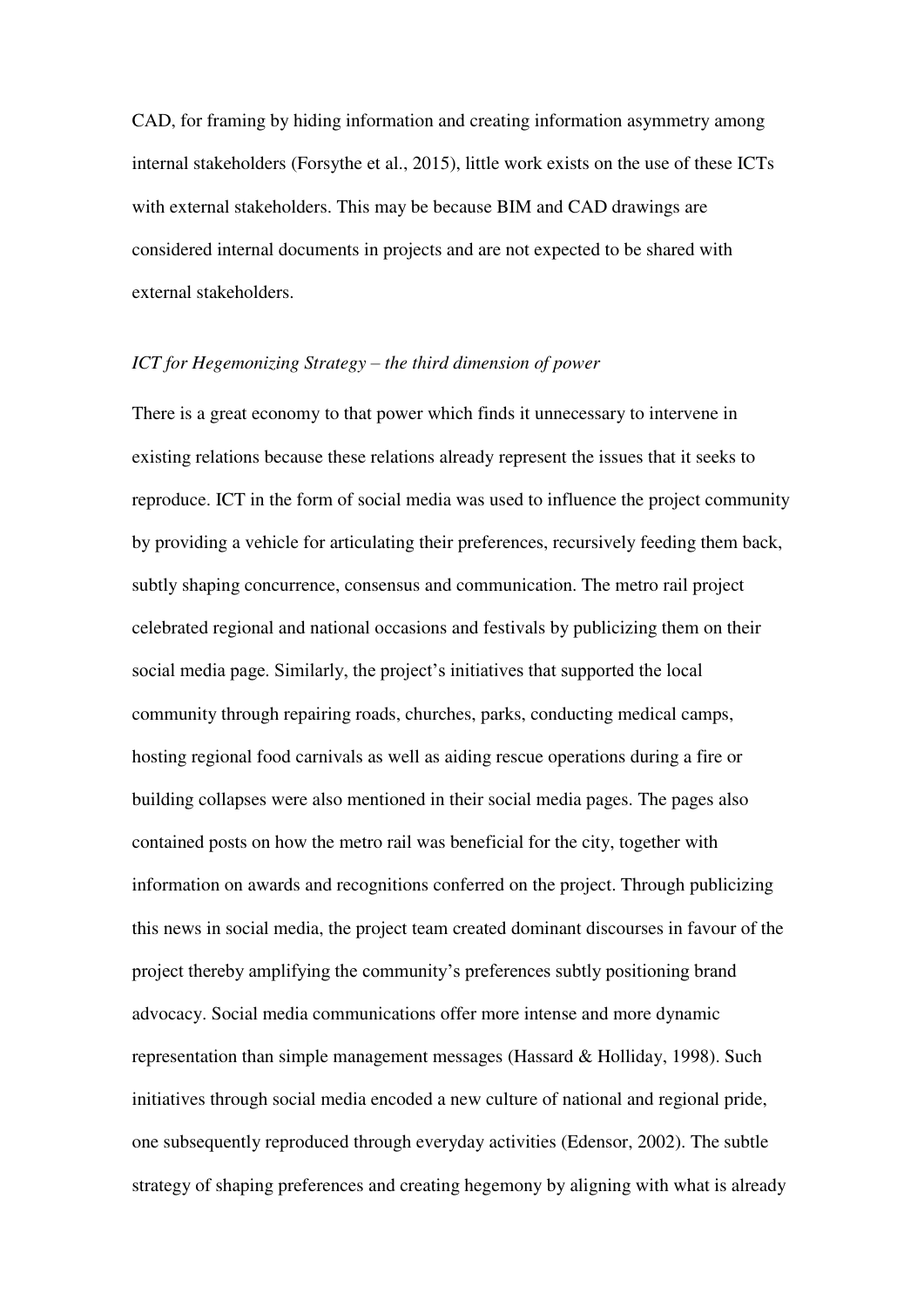thought and experienced can be categorized as the third dimension of power (Lukes, 2005). This 'community pride' is mentioned as one of the benefits of a megaproject by Frey (2016) where people in the community enjoy recounting stories of the benefits achieved through these megaprojects. The social media page was strategically used to fuel community pride. The ability of social media to create positive effects on customers is supported by Laroche et al. (2013).

The ICT enabled strategies for external management observed from the case study of the metro rail megaproject and anchored in the dimensions of power (Lukes, 2005) are represented in Figure 2. Building upon the theoretical framework discussed in Figure 1, ICT for persuading strategy, anchored in the first dimension of power involves the strategic use of ICT to enable discussion and reach a mutual solution. ICT for framing strategy is anchored in the second dimension of power and involves the strategic use of ICT to keep topics off the agenda. ICT for hegemonizing strategy is anchored in the third dimension of power and involves the strategic use of ICT to shape preferences.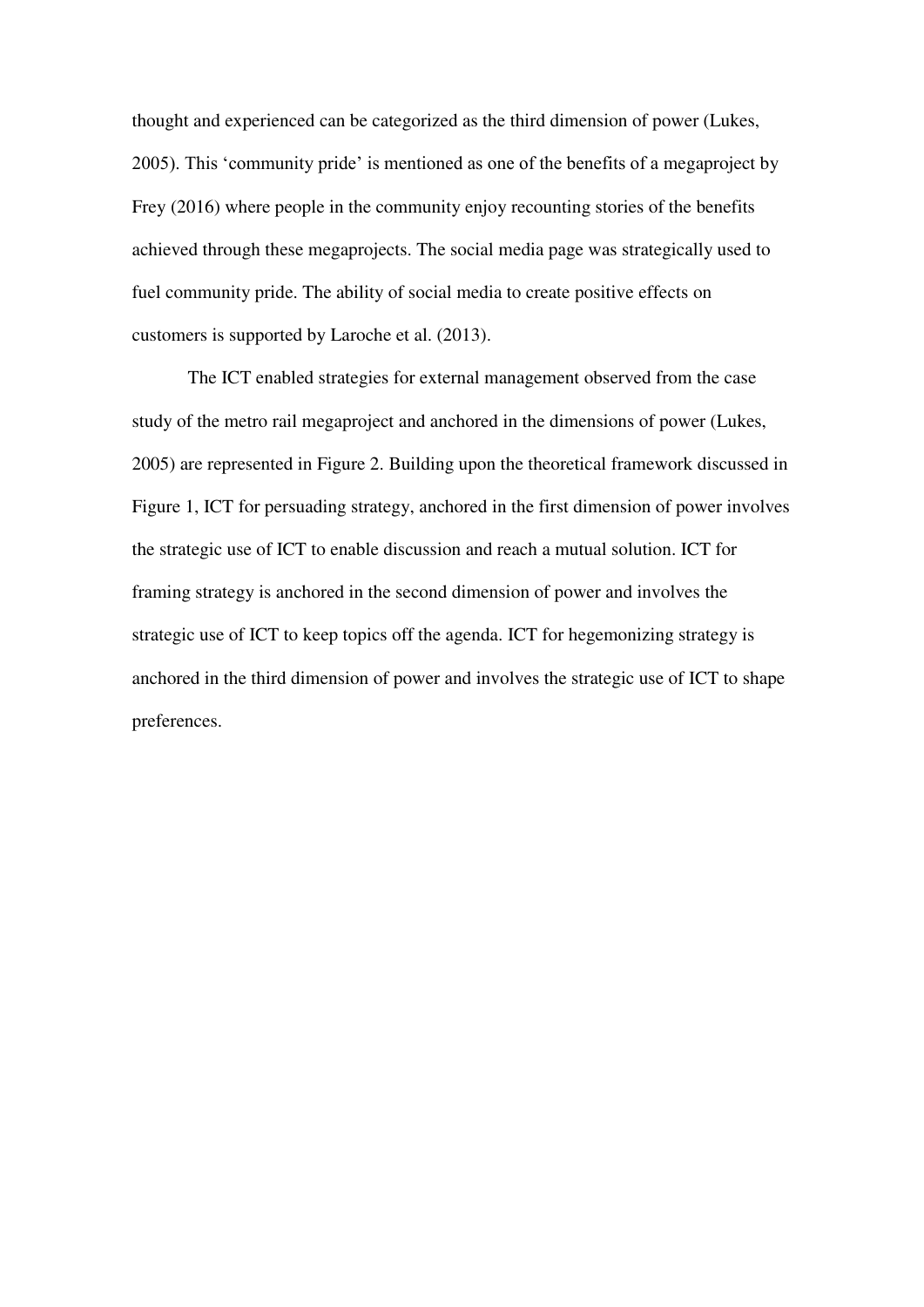

**Figure 2**. ICT enabled strategies for external stakeholder management

The three external stakeholder management strategies that we observed can also be mapped to the three different forms of ICT as shown in Figure 3. Visualization was used in persuading landowners by changing the layout of piers. Making matter visual achieved in a few images what thousands of words could not: as the saying goes, every picture tells a story. Simulations and representations were used for persuading external stakeholders, such as the traffic department and the airport authority. Alternative conceptions of existing or future states of affairs are hard to make concrete in words whereas a digitally doctored image can make the frame that one wants to project evident. Simulation is an affordance that assists greatly by representing different scenarios to gain support for preferred outcomes by framing the project community through digitally morphed images, rendering and advertisements. Social mediatization was used as a discussion forum in which positive framing could occur that sought to persuade the project community by circulating news of the project while hiding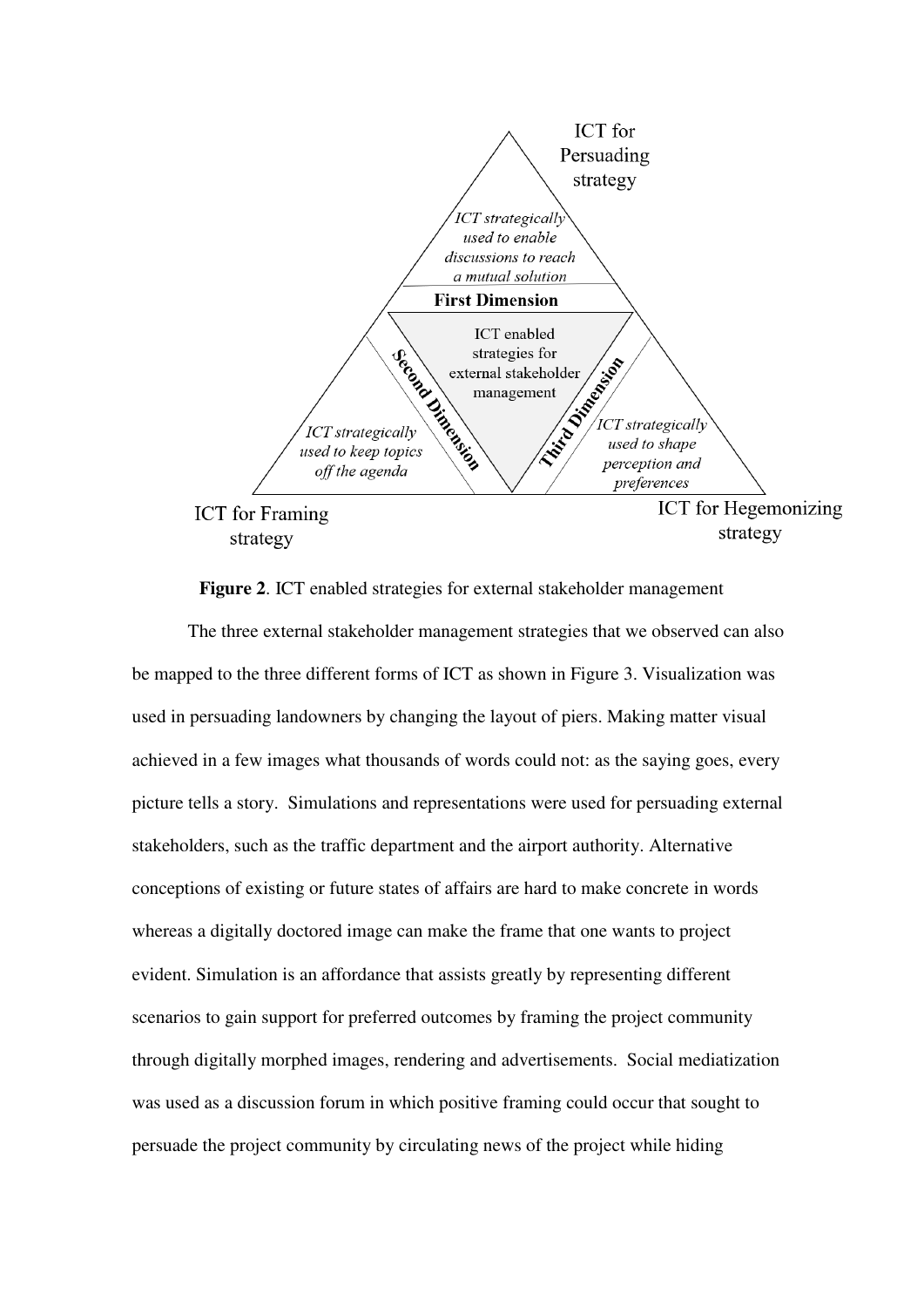negatives as well as creating dominant discourses that reflected and subtly skewed existing personal preferences. Here, we add social media's framing and hegemonizing affordances to its already discussed affordances of communication, collaboration, and knowledge sharing (Leonardi & Vaast, 2017).

| Visualization                         | 3D CAD                                                      |                                                                  |                                                                                                 |
|---------------------------------------|-------------------------------------------------------------|------------------------------------------------------------------|-------------------------------------------------------------------------------------------------|
| <b>Simulation</b>                     | Traffic/electric<br>interference<br>scenario<br>simulations | Digitally<br>morphed image;<br>rendered image;<br>advertisements |                                                                                                 |
| <b>Social</b><br><b>Mediatization</b> | Listened and<br>responded to<br>comments                    | Photos uploaded<br>showing only<br>positives of<br>project       | Rhetoric & non-<br>rhetoric shaping,<br>articulating $\&$<br>amplifying personal<br>preferences |
|                                       | <b>ICT</b> for<br>Persuading<br><b>Strategy</b>             | <b>ICT</b> for<br>Framing<br><b>Strategy</b>                     | <b>ICT</b> for<br><b>Hegemonizing</b><br><b>Strategy</b>                                        |

**Figure 3**. Mapping forms of ICT and its strategic use

As seen from Figure 3, ICT for persuading strategies involved visualization, simulation and social mediatization, wherein 3D CAD, traffic simulations and comments respectively were used to enable discussions and arrive at a mutual solution. ICT for framing strategies involved simulation ICT and social mediatization wherein digitally morphed images and positive photos respectively were used to keep topics off the agenda thereby preventing decisions from being made. ICT for hegemonizing strategies involved social mediatization wherein discourses shape external stakeholder preferences along the lines of the project's interests and an alternative to that interest is unimaginable.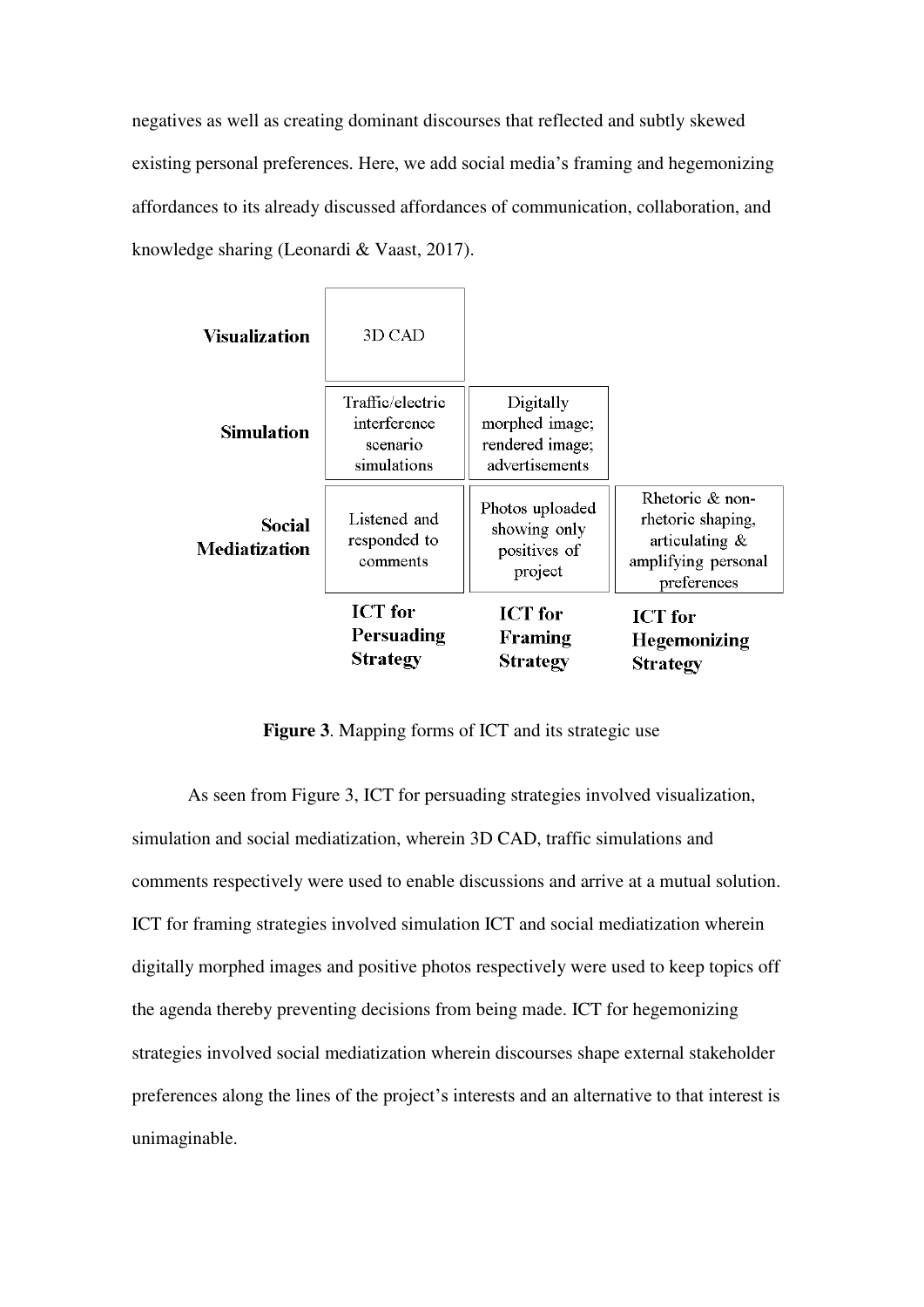The Indian project context features low levels of technology adoption and most professionals prefer dealing with paper as opposed to digital equivalents (Mukherjee et al., 2019). Therefore, in this project's case and generally in the Indian context, ICTs such as BIM, Virtual Reality (VR), Augmented Reality (AR), Mixed Reality (MR), and other advanced applications were not employed to manage external stakeholders. However, anchored in the dimensions of power framework, this research helps us understand that ICTs employed to manage external stakeholders exist in the form of ICTs for persuading strategies, ICTs for framing strategies, and ICTs for hegemonizing strategies. This finding can be translated to other contexts. For example, in the case of the metro rail, we saw the use of 3D CAD visualization as ICT for persuading strategy, which can be BIM visualization in another project that has adopted BIM instead of 3D CAD. It is therefore possible, that other kinds of ICT tools can be used in other project settings around the world to persuade, frame and hegemonize, albeit through different dynamics.

#### **Conclusion**

This research was conducted to explore the wide range of strategic uses of ICT for managing external stakeholders in megaprojects. We argue that the sociomateriality perspective offers a suitable lens for exploring the diverse strategic uses of a particular ICT as determined by project team's particular need. The research demonstrates the applicability of the dimensions of power framework to explain the diverse intended and unintended use of ICT from a strategic perspective and make sense of its multiple affordances. We observed three ICT practices in use from the case study research carried out in a metro rail megaproject in India – visualization, simulation, and social mediatization, which we analysed in terms of the three dimensions of power. The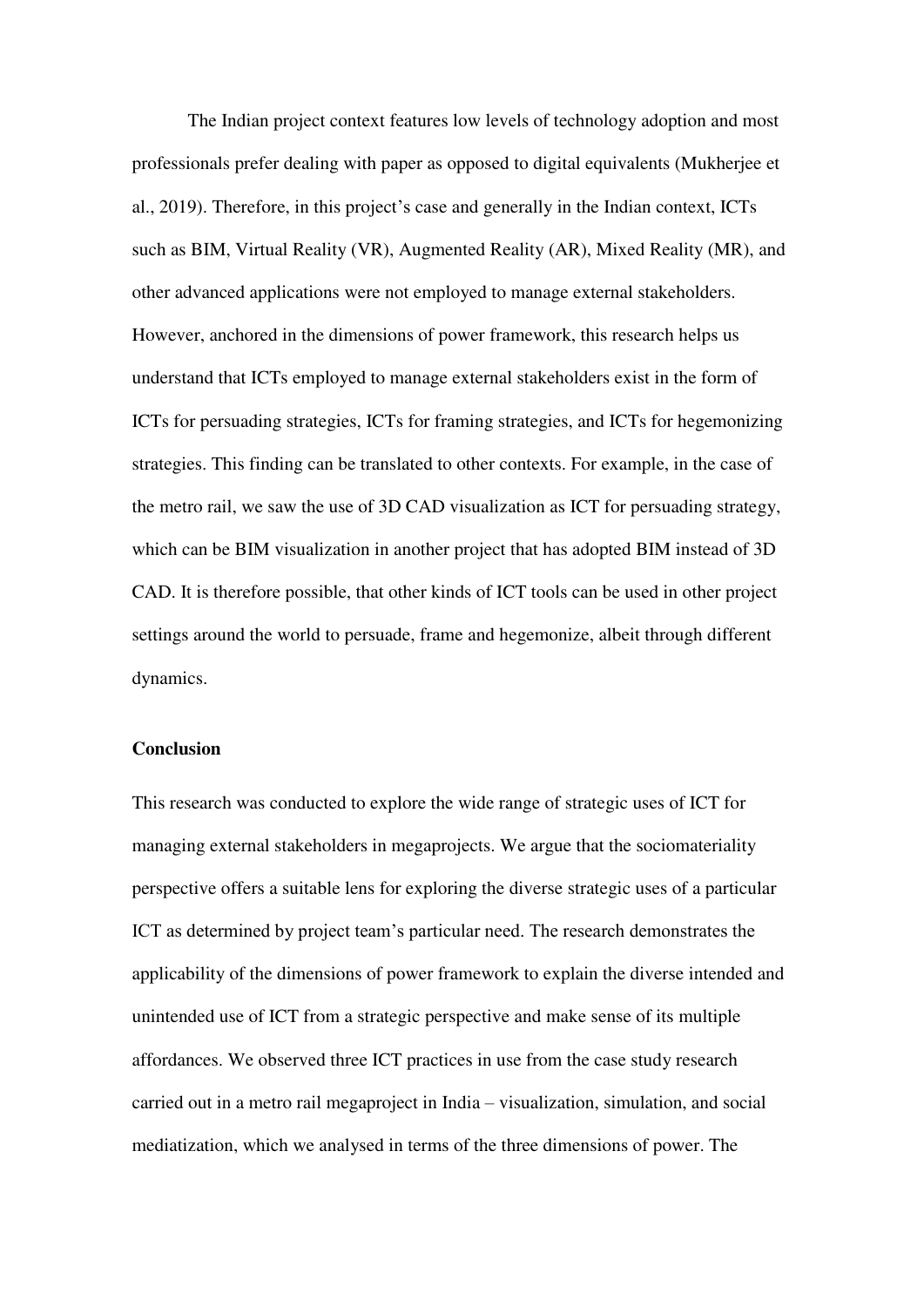strategic roles of ICTs were identified as persuading, framing and hegemonizing. Thus, this analysis based on the dimensions of power significantly augments our understanding of the diverse strategic use of ICT for managing external stakeholders. In our study, while the persuading strategy was possible with all forms of ICTs, framing strategy was possible with simulation and social mediatization. Hegemonizing strategy was possible only with the social mediatization practice.

While the construction management literature criticizes the construction industry for the poor adoption of ICTs compared to other industries, these studies are often limited to investigating the use of ICTs in project planning and monitoring. The research provides evidence of the prevalent use of ICTs from a strategic angle for managing external stakeholders. The use of these ICT enabled strategies is supported by top management to manage externalities in the form of external stakeholders, as the costs of stakeholder interventions are explicit and high. It must be noted that online deliberations, such as the use of social media to communicate, has issues of the digital divide as women and older generations of people are not adequately represented in such exercises (Albrecht, 2006). Therefore, use of social media would not be recommended for formal public consultation as some sections of the population may not be adequately reached; however, as a simulacrum of democratic participation it can be very effective. It is worth noting that even though ICTs were used for engaging and managing external stakeholders, they did not substitute for existing stakeholder engagement practices but rather only augmented them.

Theoretically, the study makes three contributions. First, while existing literature on ICTs in the construction industry mentions their strategic benefits such as improving the competitive advantage of internal stakeholders, this paper goes one step further and investigates the roles and uses of ICTs for engaging and managing external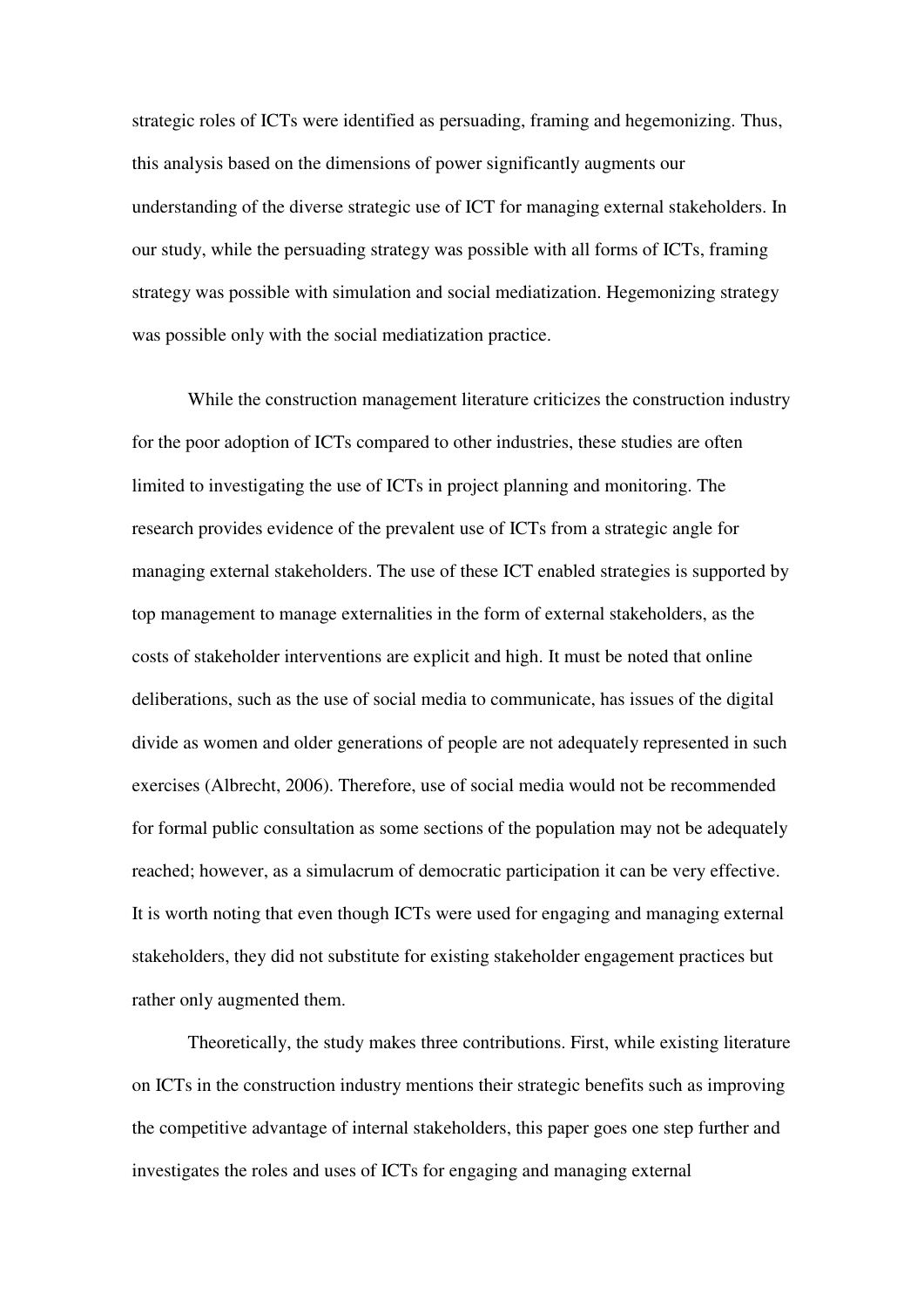stakeholders. Second, this research adds social media to the current list of ICTs employed in project management, especially for managing external stakeholders. We thus add social media to the earlier list (Collinge, 2018) of project artefacts such as drawings, digital imagery, physical objects, etc., that are effective for stakeholder engagement. Also, the research adds framing and hegemonizing affordances of social media to the already existing affordances of communication, collaboration and knowledge sharing (Leonardi & Vaast, 2017).

The research contributes to practice and augments extant knowledge on the use of ICTs to manage stakeholders in three ways. First, the categorization of ICTs according to their strategic use offers a framework to analyse strategic use of ICTs employed in practice to manage external stakeholders. Second, while the current literature on the strategic use of ICT in construction project management stresses the persuading role of ICT (Chung et al., 2009; Mahalingam et al., 2010), the framing and hegemonizing roles are underplayed and presents immense opportunities for managing external stakeholders. The paper contributes to existing knowledge of affordances of ICTs by discussing the use of ICTs in facilitating these two strategies as well. Finally, because of the unique advantages of social media, such as quicker delivery, wider reach, ability to use different rhetoric or non-rhetoric contents, and its use for persuading, framing, and hegemonizing strategies, we propose it as a significant tool for external stakeholder engagement. To public policy, we highlight that a proper framework for online community engagement is necessary as most infrastructure megaprojects currently operate a social media page. The objectives and practice of using the social media page should be clearly spelt out and regulated.

One of the limitations of this study is the generalizability of the findings because of the use of a single case study. However, social media are universally similar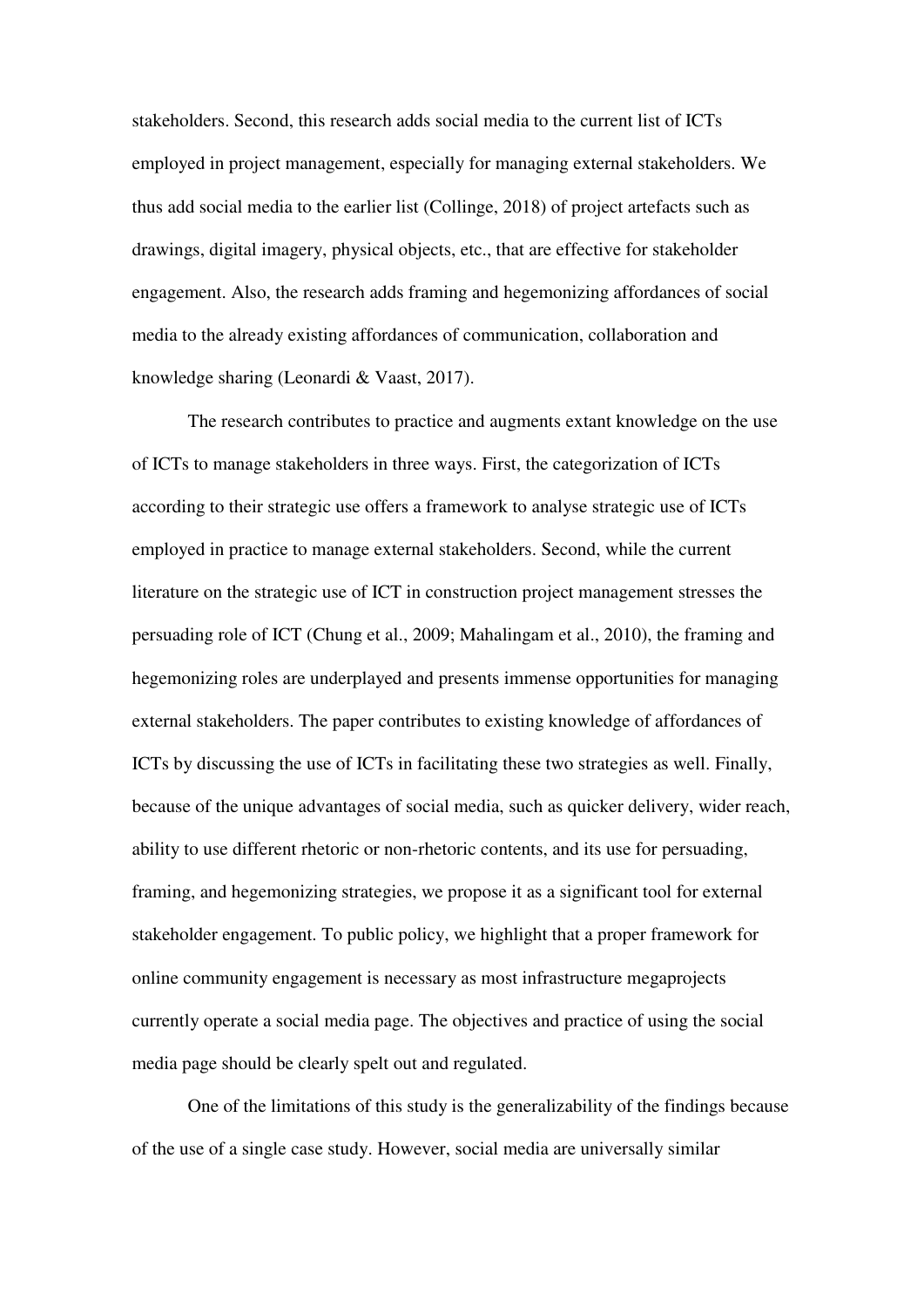technologies and are capable of being translated into applications almost anywhere. A contextual limitation of this study is the absence of proper guidelines for online engagement in India; elsewhere the context might be different. Future studies can validate and extend our observations by conducting studies in different projects in other areas of the world. Such studies can explore whether there are any negative implications of online community engagements, such as affording additional opportunities for project litigation as the multiplicity of messages fail to cohere, or as more information that in some cases may implicate the project, are made available to stakeholders.

The strategic use of ICT to manage external stakeholders offers many other directions for future studies. When major projects own and operate social media pages to update the project community of the progress, their role in managing external stakeholders through persuading, framing and hegemonizing cannot be ignored. More in depth studies need to be carried out on each of these diverse strategic roles of social media. The ICTs employed in the project case considered were commonly available tools and not construction industry specific which shows the affordances of these sociomaterial technologies. Sophisticated ICTs such as BIM, virtual reality (VR), augmented reality (AR), or mixed reality (MR) can offer considerable scope for external stakeholder engagement in megaprojects in the future which needs to be investigated. It is also worth investigating how these different ICTs work in tandem to achieve external stakeholder management in megaprojects and what ICT forms and strategies work for different stakeholder groups.

## **References**

Albrecht, S., 2006. Whose voice is heard in online deliberation: A study of participation and representation in political debates on the internet. *Information, Community and Society,* 9(1), 62-82.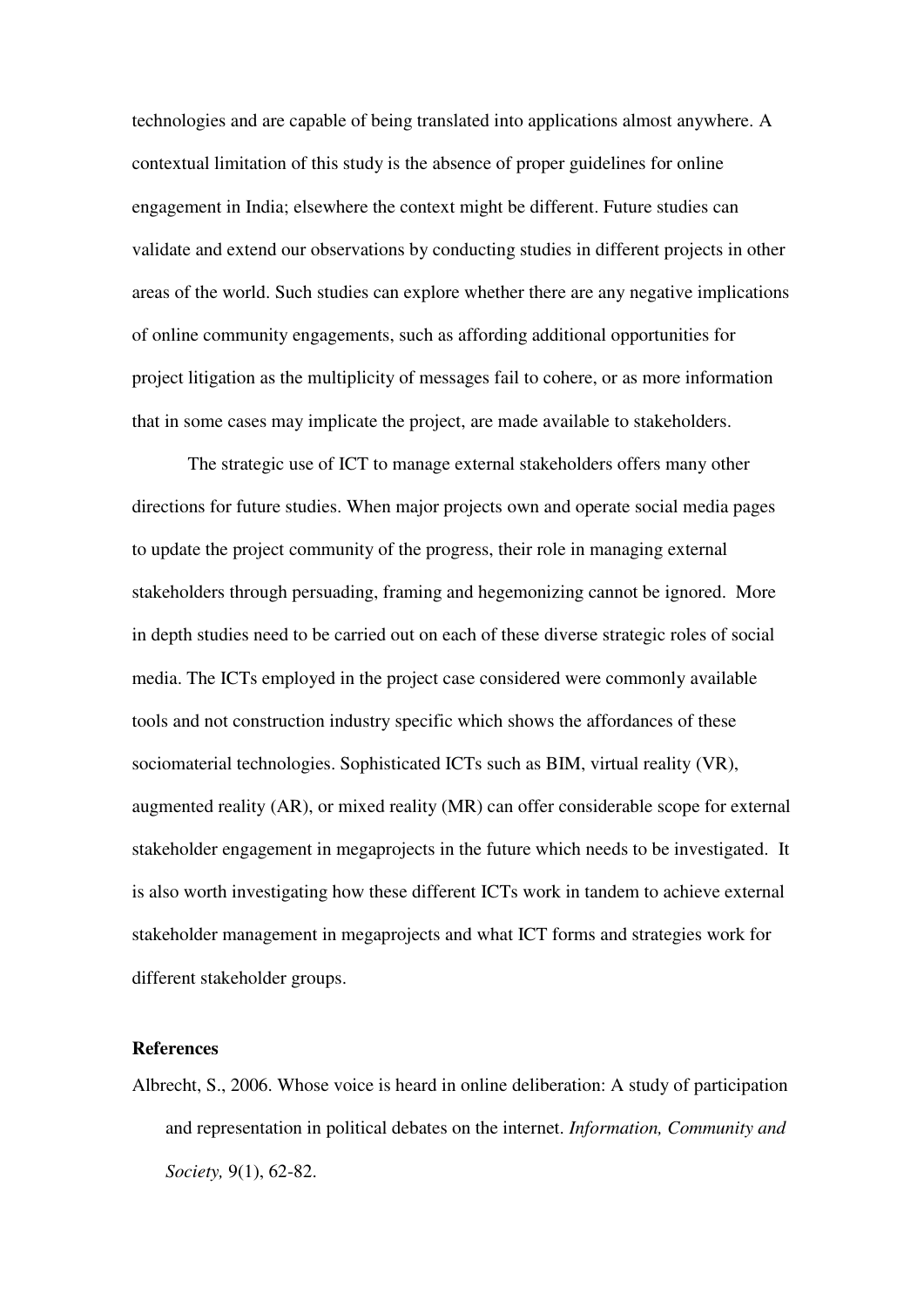- Alsafouri, S., and Ayer, S. K., 2018. Review of ICT Implementations for Facilitating Information Flow between Virtual Models and Construction Project Sites. *Automation in Construction*, 86, 176-189.
- Arashpour, M., et al., 2017. Optimizing decisions in advanced manufacturing of prefabricated products: Theorizing supply chain configurations in off-site construction. *Automation in Construction,* 84, 146-153
- Arts, B., and Van Tatenhove, J., 2004. Policy and power: A conceptual framework between the 'old'and 'new'policy idioms. *Policy sciences*, 37(3-4), 339-356.
- Atkin, B., and Skitmore, M., 2008. Stakeholder management in construction. *Construction Management and Economics*, 26(6), 549-552.
- Avelino, F., and Rotmans, J., 2009. Power in transition: an interdisciplinary framework to study power in relation to structural change. *European journal of social theory*, 12(4), 543-569.
- Avelino, F., 2011. *Power in transition: empowering discourses on sustainability transitions*. Thesis (PhD). Erasmus University Rotterdam.
- Bansal, P., Smith, W. K., and Vaara, E., 2018. New ways of seeing through qualitative research. *Academy of Management Journal,* 61(4), 1189-1195
- Barad, K., 2003. Posthumanist performativity: Toward an understanding of how matter comes to matter. *Signs: Journal of women in culture and society,* 28(3), 801-831.
- Barley, S. R., 1986. Technology as an occasion for structuring: evidence from observations of CT scanners and the social order of radiology departments, *Administrative Science Quarterly,* 31, 78–108
- Bachrach, P., and Baratz, M.S., 1962. Two faces of power. *American Political Science Review*, 56, 947-952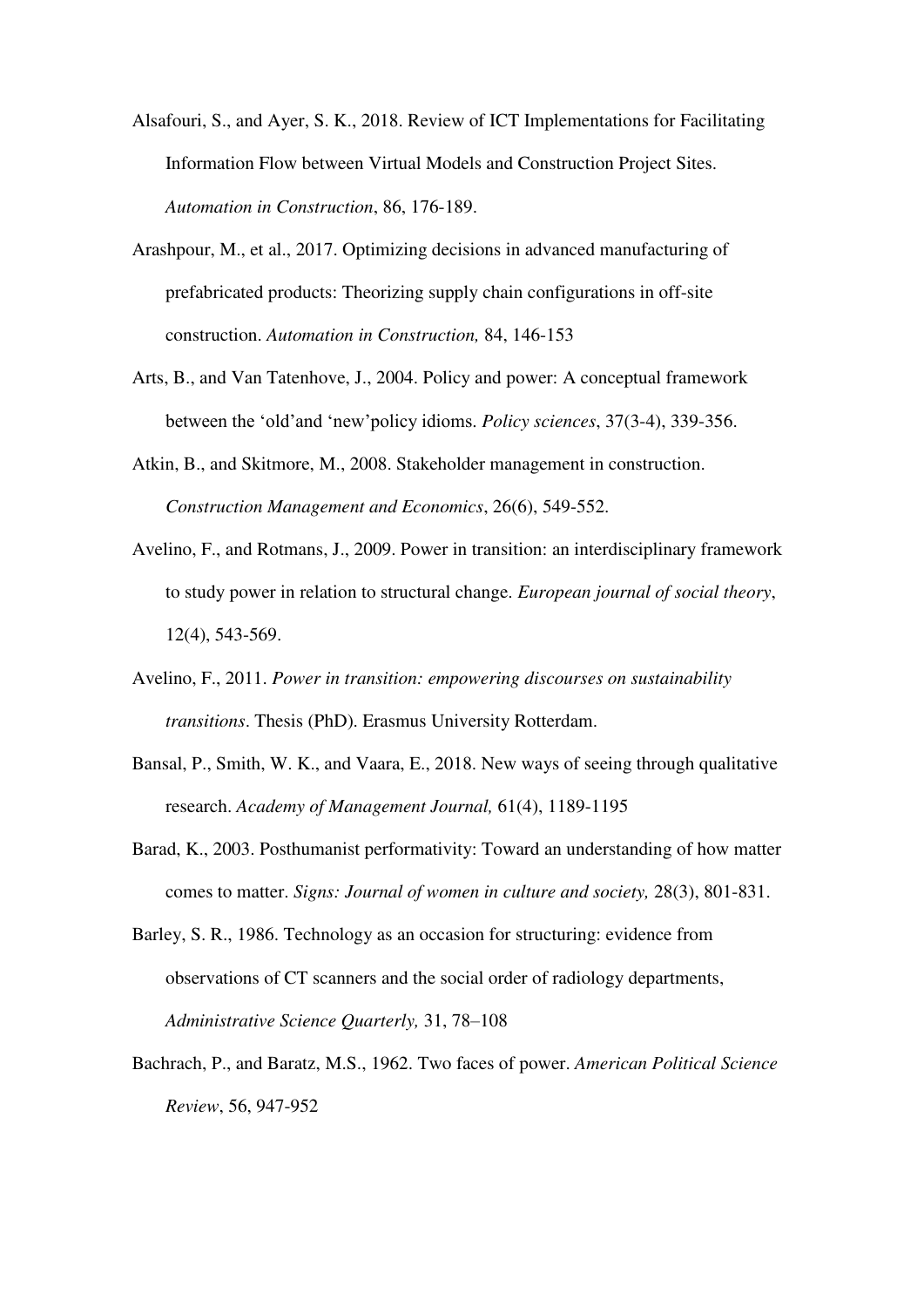- Chan, P. W., 2020. Revisiting basics: theoretically-grounded interesting research that addresses challenges that matter. *Construction Management Economics,* 38(1), 1- 10
- Chung, J. K., Kumaraswamy, M. M., and Palaneeswaran, E., 2009. Improving megaproject briefing through enhanced collaboration with ICT. *Automation in construction*, 18(7), 966-974.
- Clegg, S. R., 1989. *Frameworks of power*. London: Sage.
- Clegg, S. R., Pitelis, C., Schweitzer, J. and Whittle, A., 2020. *Strategy: Theory & Practice*, London: Sage.
- Collinge, W. H., 2018. Exploring construction project design as multimodal social semiotic practice. *Social Semiotics*, 1-19.
- Czarniawska, B., 2004. On time, space, and action nets. *Organization,* 11(6), 773-791.
- Dahl, R. A., 1957. The concept of power. *Behavioral science*, 2(3), 201-215.
- Davies, K. K., et al., 2015. Improving ecosystem service frameworks to address wicked problems. *Ecology and Society*, 20(2), 1-11.
- Designingbuildings.co.uk., 2017. Information and communications technology in construction. Available from:

[https://www.designingbuildings.co.uk/wiki/Information\\_and\\_communications\\_tech](https://www.designingbuildings.co.uk/wiki/Information_and_communications_technology_in_construction) [nology\\_in\\_construction](https://www.designingbuildings.co.uk/wiki/Information_and_communications_technology_in_construction) [Accessed 10 February 2018].

- Dyer Jr, W. G., and Wilkins, A. L., 1991. Better stories, not better constructs, to generate better theory: A rejoinder to Eisenhardt. *Academy of management review,*  16(3), 613-619.
- Edensor, T., 2002. *National identity, popular culture and everyday life*. London, UK: Bloomsbury Publishing.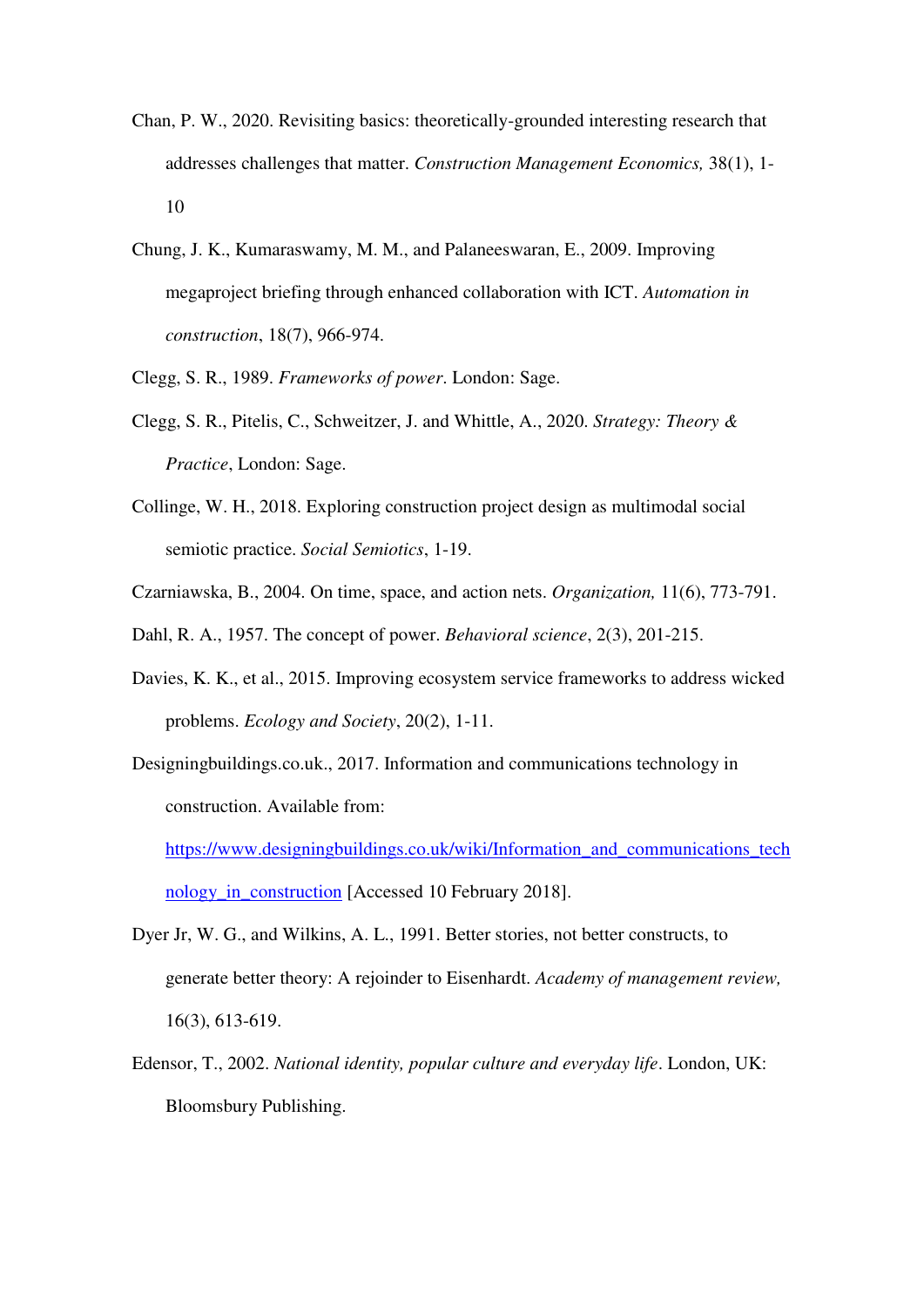- Eisenhardt, K. M., 1989. Building theories from case study research. *Academy of Management Review*, 144, 532–550.
- El-Ghandour, W., and Al-Hussein, M. 2004. Survey of information technology applications in construction. *Construction innovation*, 4(2), 83-98.
- Entman, R. M., 1993. Framing: Toward clarification of a fractured paradigm. *Journal of communication*, 43(4), 51-58.
- Evers, M., et al., 2016. Collaborative decision making in sustainable flood risk management: a socio-technical approach and tools for participatory governance. *Environmental Science & Policy*, 55, 335-344.
- Fazli, A, et al., 2014. Appraising effectiveness of Building Information Modelling (BIM) in project management, *Procedia Technology*, 16, 1116-1125.
- Fleming, P., and Spicer, A., 2014. Power in management and organization science. *The Academy of Management Annals*, 8(1), 237-298.
- Flyvbjerg, B., Bruzelius, N., and Rothengatter, W., 2003. *Megaprojects and risk: An anatomy of ambition*. London, UK: Cambridge University Press.
- Flyvbjerg, B., 2006. Five Misunderstandings About Case-Study Research, *Qualitative Inquiry,* 12(2), 219-245.
- Flyvbjerg, B., 2014. What You Should Know about Megaprojects and Why: An overview. *Project Management Journal*, 45(2), 6-19
- Forsythe, P., Sankaran, S., and Biesenthal, C., 2015. How far can BIM reduce information asymmetry in the Australian construction context. *Project Management Journal*, 46(3), 75-87.
- Frey, T., 2016. Megaprojects set to explode to 24% of global GDP within a decade. Available from [http://www.futuristspeaker.com/job-opportunities/megaprojects-set](http://www.futuristspeaker.com/job-opportunities/megaprojects-set-to-explode-to-24-of-global-gdp-within-a-decade/)[to-explode-to-24-of-global-gdp-within-a-decade/](http://www.futuristspeaker.com/job-opportunities/megaprojects-set-to-explode-to-24-of-global-gdp-within-a-decade/) [Accessed on 15 February 2018].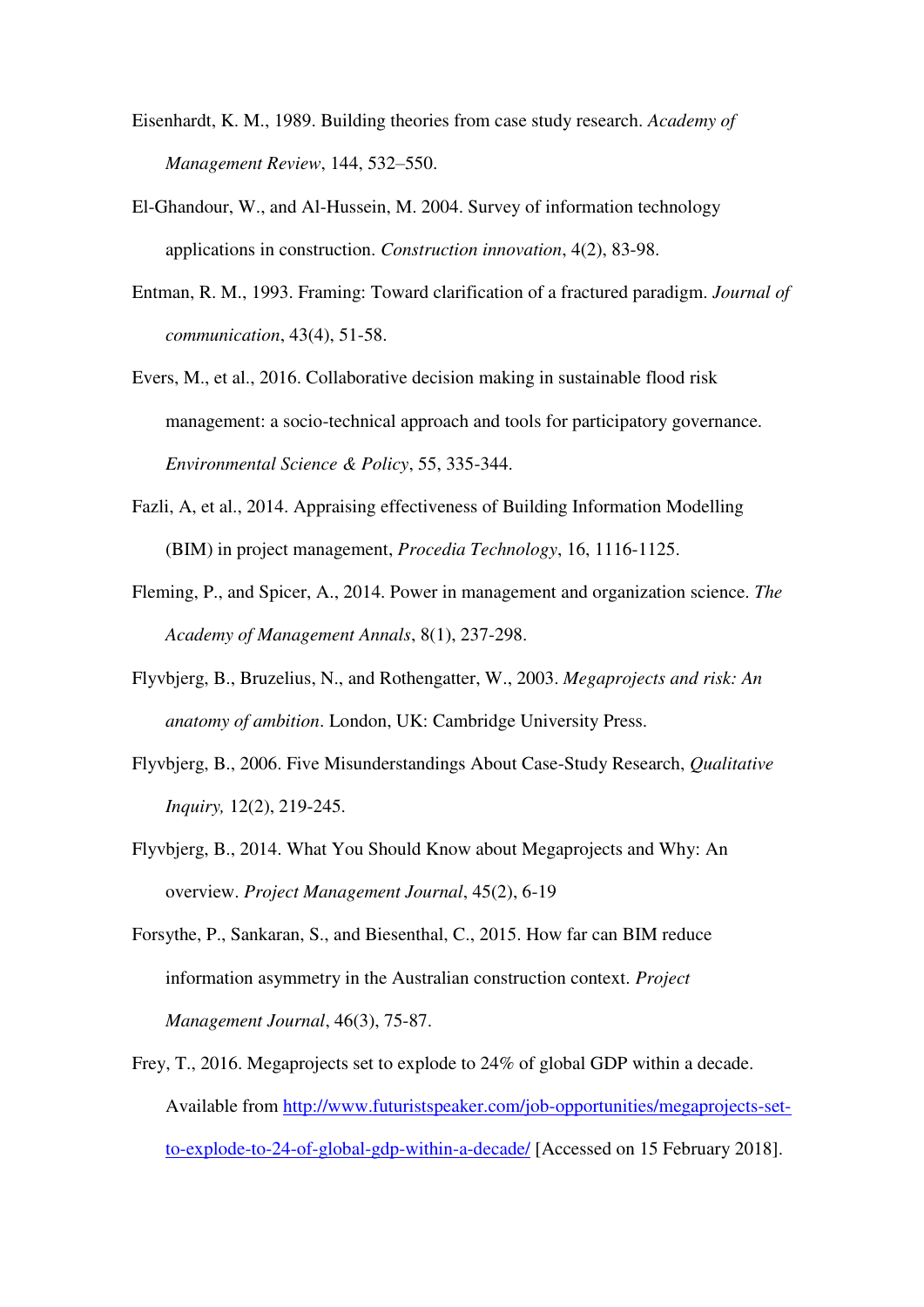- Frick, K. T., 2008. The cost of the technological sublime: Daring ingenuity and the new San Francisco–Oakland Bay Bridge. In H. Priemus, B. Flyvbjerg, and B. van Wee, eds. *Decision-making on mega-projects: Cost–benefit analysis, planning and innovation*. Cheltenham, UK: Edward Elgar, 239-262.
- Gaventa, J., 1980. *Power and powerlessness*. Urbana, USA: University of Illinois Press.
- Giezen, M., 2012. *Navigating mega projects through complexity and uncertainty: strategic and adaptive capacity in planning and decision-making*. Thesis (PhD). University of Amsterdam.
- Gil, N. A, and Lundrigan, C., 2012. *The leadership and governance of megaprojects*. Manchester: Manchester University.
- Gil, N. A., 2015. *Sustaining Highly-Fragile Collaborations: A Study of Planning Mega Infrastructure Projects in the UK*. Manchester, UK: University of Manchester.
- Goffman, E., 1974. *Frame analysis: An essay on the organization of experience*. Cambridge, US: Harvard University Press.
- Gooch, G., and Huitema, D., 2008. Participation in water management: theory and practice. *The adaptiveness of IWRM: analysing European IWRM research.* London, UK: IWA Publishing
- Hardy, C., 1996. Understanding power: bringing about strategic change. *British Journal of Management*, 7(1), 3-16.
- Hassard, J., and Holliday, R., eds., 1998. *Organization-representation: Work and organizations in popular culture*. London, UK: Sage.
- Haugaard, M., 2010. Power: a 'family resemblance'concept. *European Journal of Cultural Studies*, 13(4), 419-438.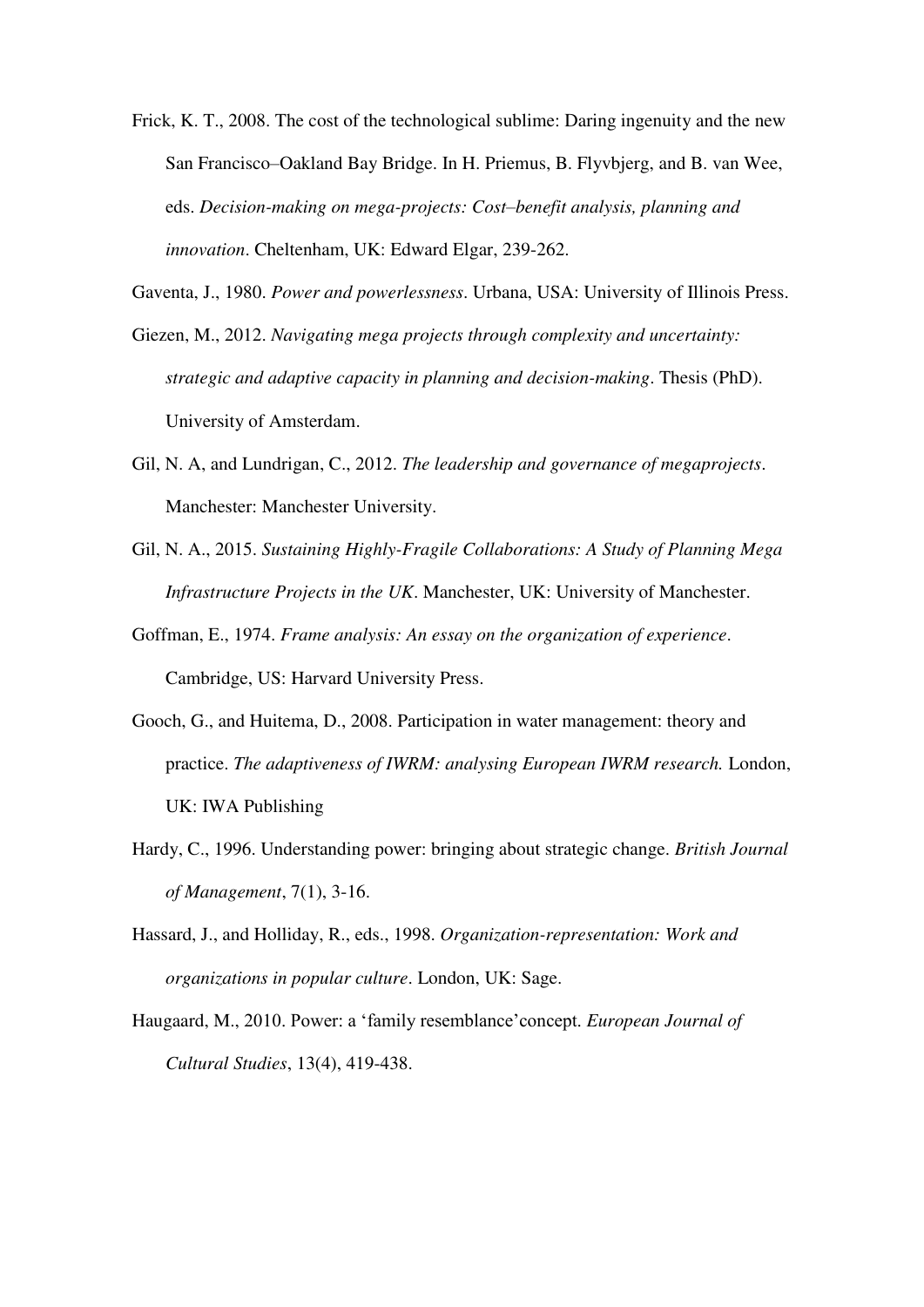- Hedelin, B., et al., 2017. Participatory modelling for sustainable development: Key issues derived from five cases of natural resource and disaster risk management. *Environmental Science & Policy*, 76, 185-196.
- Hosseini, R., et al., 2013. Approaches of implementing ICT technologies within the construction industry. *Australasian Journal of Construction Economics and Building-Conference Series,* 1(2), 1-12.
- Jordhus-Lier, D., 2015. Community resistance to megaprojects: The case of the N2 Gateway project in Joe Slovo informal settlement, Cape Town. *Habitat International*, 45, 169-176.
- Kornberger, M., and Clegg, S., 2011. Strategy as performative practice: The case of Sydney 2030. *Strategic Organization*, 9(2), 136-162.
- Kumar, A., et al., 2016. Using 'design thinking' to enhance urban re-development: a case study from India. *Engineering Project Organization Journal,* 6(2-4), 155-165.
- Lamprou, E., Mitev, N., and Doolin, B., 2014. Information systems and assemblages. *Working Conference on Information Systems and Organizations*. Berlin, Germany: Springer.
- Lange, E., 1994. Integration of computerized visual simulation and visual assessment in environmental planning. *Landscape and urban planning,* 30(1-2), 99-112.
- Laroche, M., Habibi, M. R., and Richard, M. O., 2013. To be or not to be in social media: How brand loyalty is affected by social media. *International Journal of Information Management*, 33(1), 76-82.
- Lehtonen, M., 2019. Ecological economics and opening up of megaproject appraisal: lessons from megaproject scholarship and topics for a research programme. *Ecological Economics,* 159, 148-156.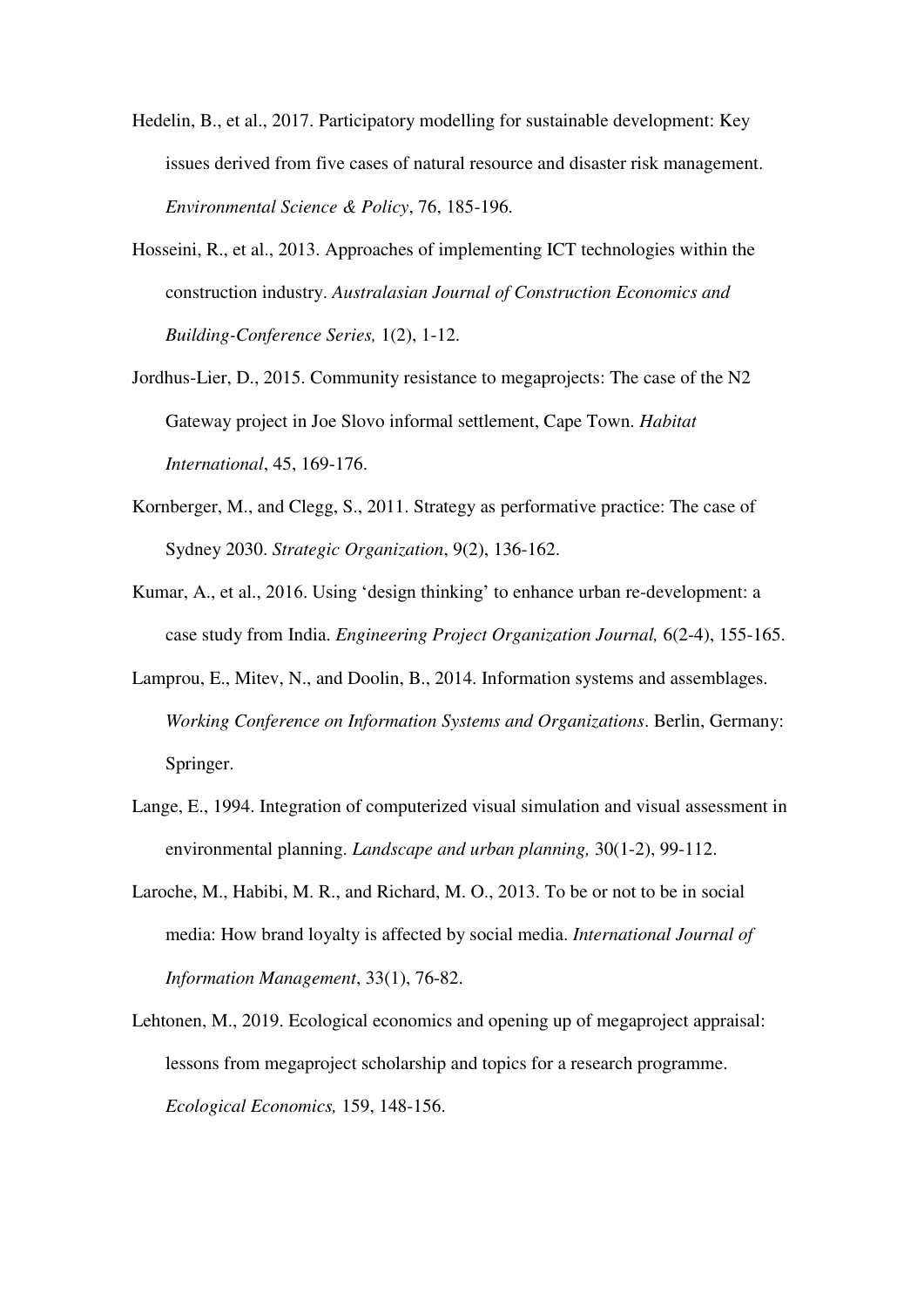- Leite, F., et al., 2016. Visualization, information modeling, and simulation: Grand challenges in the construction industry. *Journal of Computing in Civil Engineering*, 30(6), 04016035.
- Leonardi, P. M., and Barley, S. R., 2008. Materiality and change: Challenges to building better theory about technology and organizing. *Information and organization*, 18(3), 159-176.
- Leonardi, P. M., and Barley, S. R., 2010. What's under construction here? Social action, materiality, and power in constructivist studies of technology and organizing. *Academy of Management Annals*, 4(1), 1-51.
- Leonardi, P. M., and Vaast, E., 2017. Social media and their affordances for organizing: A review and agenda for research. *Academy of Management Annals,* 11(1), 150- 188.
- Little, R. G., 2011. The emerging role of public-private partnerships in megaproject delivery. *Public Works Management & Policy*, 16(3), 240-249.
- Lukes, S., 1974. *Power: A radical view*. London, UK: Macmillan.
- Lukes, S., 2005. *Power. A Radical View*. New York, USA: MacMillan.
- Lundin, R. A., and Steinthórsson, R. S., 2003. Studying organizations as temporary. *Scandinavian Journal of Management,* 19(2), 233-250
- Mahalingam, A., Kashyap, R., and Mahajan, C., 2010. An evaluation of the applicability of 4D CAD on construction projects. *Automation in Construction*, 19(2), 148-159.
- Mahalingam, A., and Ninan, J., 2019. External Stakeholder Management in Megaprojects–A Framework of Strategies and Power in Practice. In P. Chinowsky and J. Taylor, eds. *Proceedings of the Engineering Project Organization*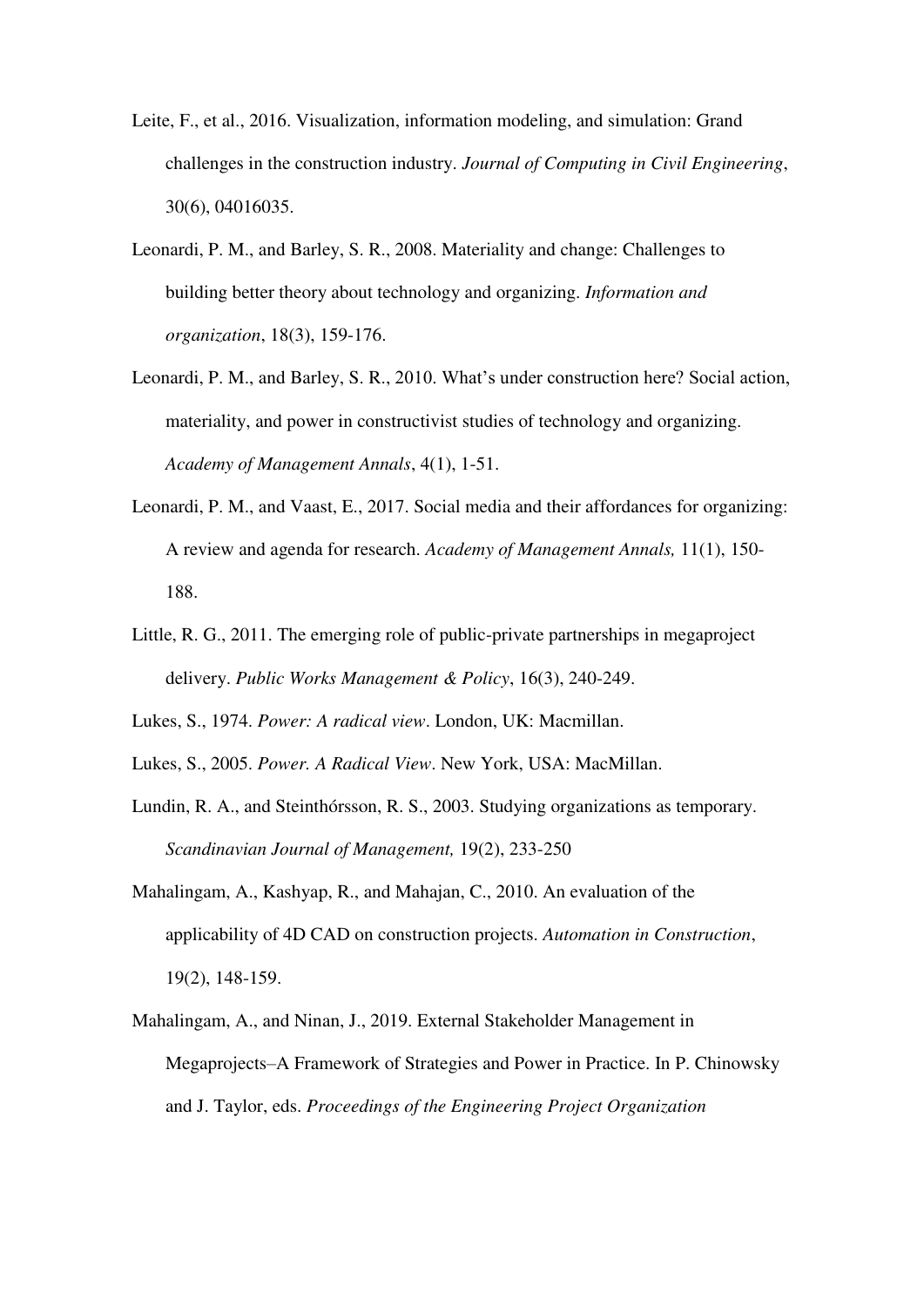*Conference*. 25-27 June 2019 Colorado: Engineering Project Organization Society (EPOS), 1-22.

- Maresh-Fuehrer, M. M., and Smith, R., 2016. Social media mapping innovations for crisis prevention, response, and evaluation. *Computers in Human Behavior,* 54, 620-629.
- Mukherjee, K. K., Iyer, K. C., and Sawhney, A., 2019. Sector-level objectives and associated inhibiting and enabling factors for the Indian real estate sector from a process standardisation perspective. *Property Management.* 37(3), 367-389
- Nandyala, C. S., and Kim, H. K., 2016. Green IoT agriculture and healthcare application (GAHA). *International Journal of Smart Home,* 10(4), 289-300.
- Ninan, J., Mahalingam, A., and Clegg, S., 2019. External Stakeholder Management Strategies and Resources in Megaprojects: An Organizational Power Perspective. *Project Management Journal*, 50(6), 625-640.
- Nguyen, T. H. D., Chileshe, N., and Rameezdeen, R., 2018. External stakeholder strategic actions in construction projects: a Vietnamese study. *Construction Management and Economics,* 36(8), 443-458.
- Nitithamyong, P., and Skibniewski, M. J., 2006. Success/failure factors and performance measures of web-based construction project management systems: professionals' viewpoint. *Journal of construction engineering and management*, 132(1), 80-87.
- Oladapo, A. A., 2007. An investigation into the use of ICT in the Nigerian construction industry. *Journal of Information Technology in Construction*, 12(18), 261-277.
- Orlikowski, W. J., 2010. The sociomateriality of organisational life: considering technology in management research. *Cambridge Journal of Economics*, 34(1), 125- 141.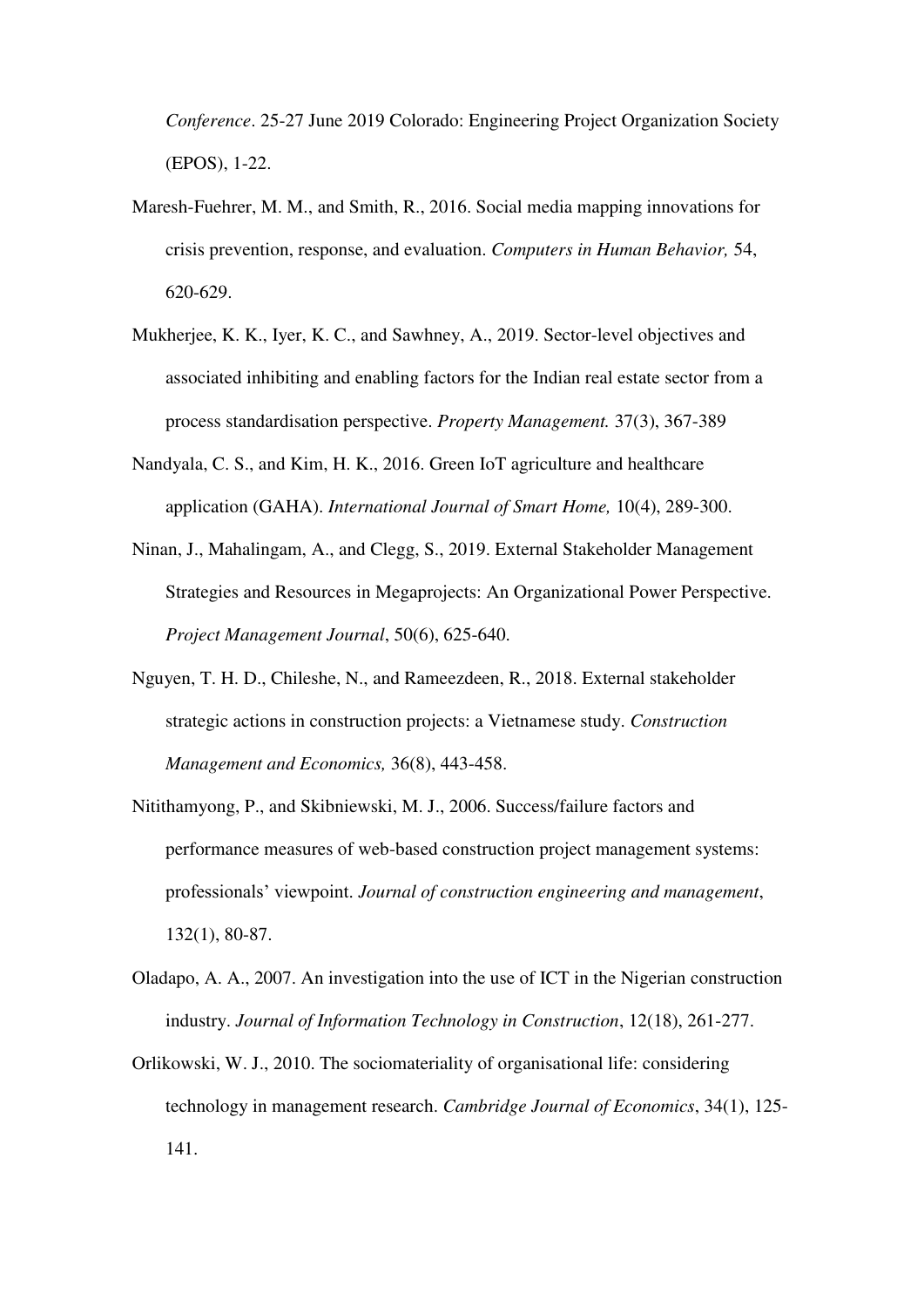- Orlikowski, W. J. and Iacono, C. S., 2001. Desperately seeking the ''IT'' in IT research—a call to theorizing the IT artifact, *Information Systems Research,* 12(2), 121–34
- Orlikowski, W.J., and Scott, S.V., 2008. Sociomateriality: Challenging the Separation of Technology, Work and Organization. *Academy of Management Annals* 2(1), 433-474.
- Ragin, C. C., 1992. "Casing" and the process of social inquiry. In C. C. Ragin & H. S. Becker, eds. *What is a case? Exploring the foundations of social inquiry*. Cambridge, UK: Cambridge University Press, 217-226.
- Salter, J. D., et al., 2009. The digital workshop: Exploring the use of interactive and immersive visualisation tools in participatory planning. *Journal of environmental management,* 90(6), 2090-2101.
- Sassen, S., 2012. Interactions of the Technical and the Social: Digital Formations of the Powerful and the Powerless. *Information, Communication & Society*, 15(4), 455- 478.
- Schattschneider, E. E., 1960. *The Semisovereign People. A Realist's View of Democracy in America*. New York, USA: Holt, Rinehart and Winston.
- Söderlund, J., 2011. Pluralism in project management: navigating the crossroads of specialization and fragmentation. *International Journal of Management Reviews,*  13(2), 153-176.
- Srivastava, A., and Pandey, K. M., 2013. Social media marketing: an impeccable approach to e-commerce. *Management Insight*, 8(2), 1-7.
- Stake, R. E., 2005. Qualitative case studies. In N. K. Denzin & Y. S. Lincoln, eds. *The SAGE handbook of qualitative research* (3rd ed.) Thousand Oaks, CA: SAGE, 443–466.